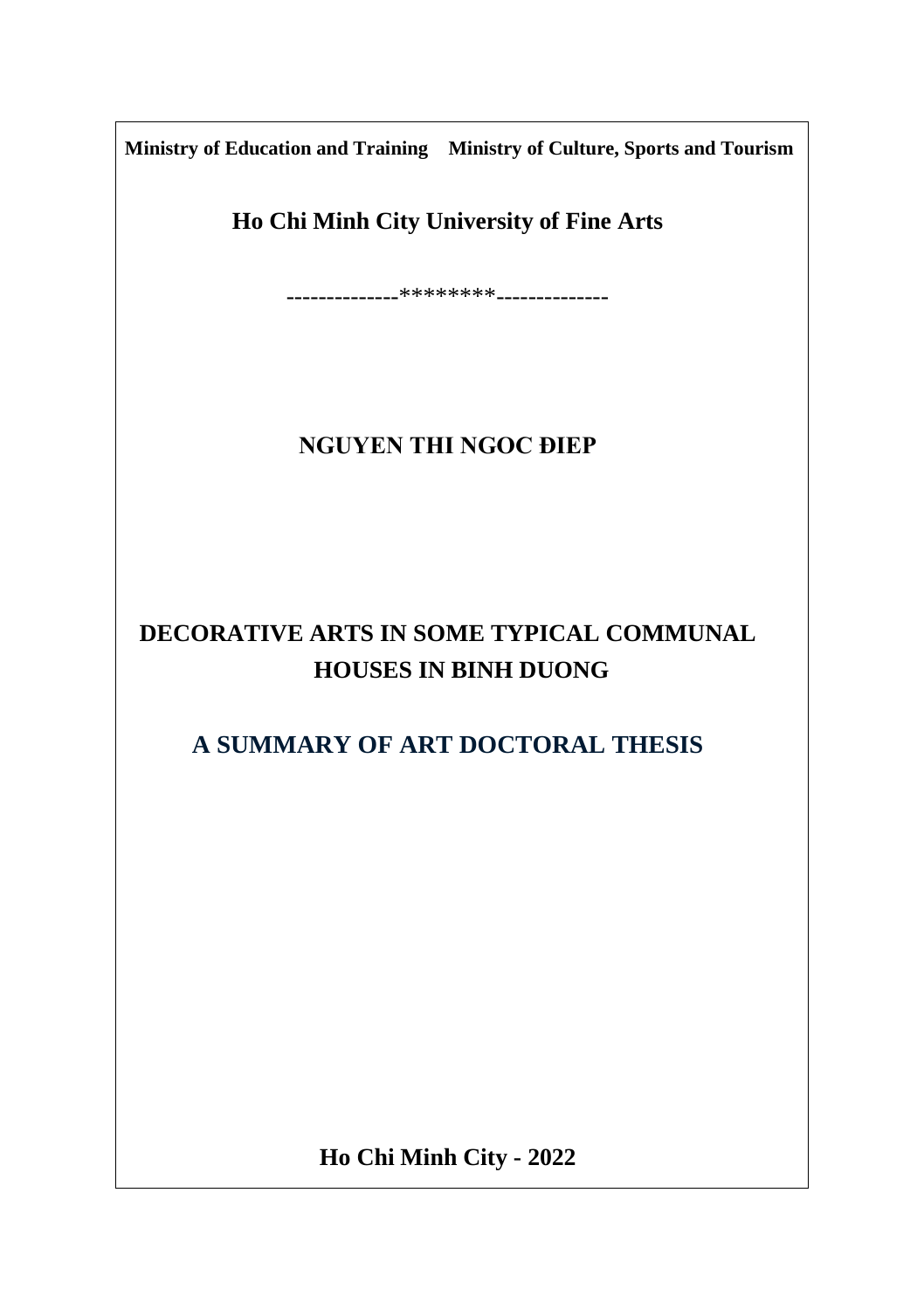**Ministry of Education and Training Ministry of Culture, Sports and Tourism**

**Ho Chi Minh City University of Fine Arts**

--------------\*\*\*\*\*\*\*\*--------------

## **NGUYEN THI NGOC ĐIEP**

# **DECORATIVE ARTS IN SOME TYPICAL COMMUNAL HOUSES IN BINH DUONG**

**A Summary of Art Doctoral Thesis**

**Art Theory and History Code 9210101**

**Under the guidance of the Assoc.Prof. Dr. Nguyen Van Minh**

**Ho Chi Minh City - 2022**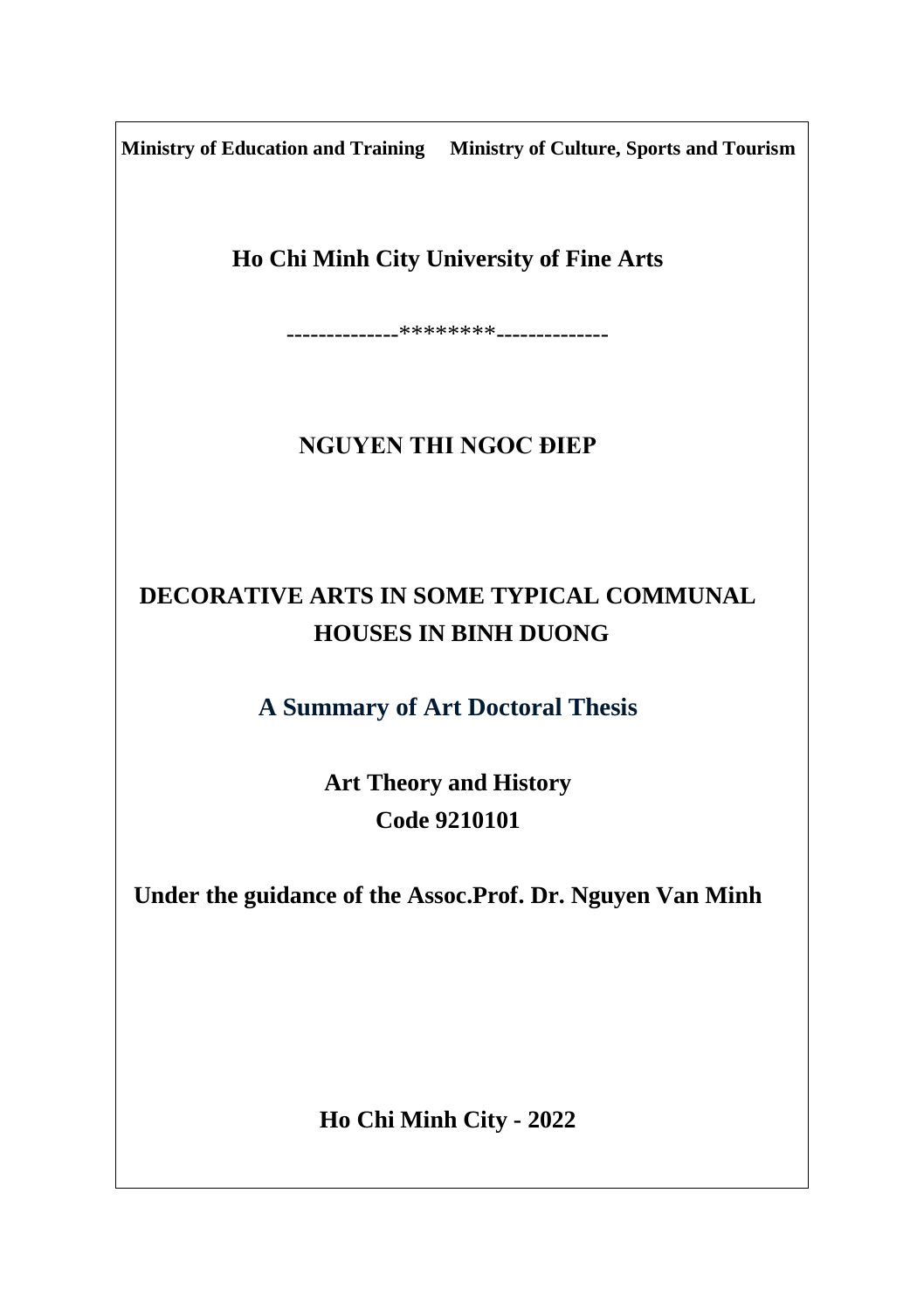# Completed at Ho Chi Minh City University of Fine Art **Ministry of Culture, Sports and Tourism**

Under the guidance of the Assoc.Prof., Dr. Nguyen Van Minh

Reviewer 1:

Reviewer 2:

Reviewer 3:

defended in Thesis Committee, Academy Level, at Ho Chi Minh City University of Fine Arts At............ June 22, 2022

> Could be found at : - www.hcmufa.edu.vn - Ho Chi Minh City University of Fine Arts Library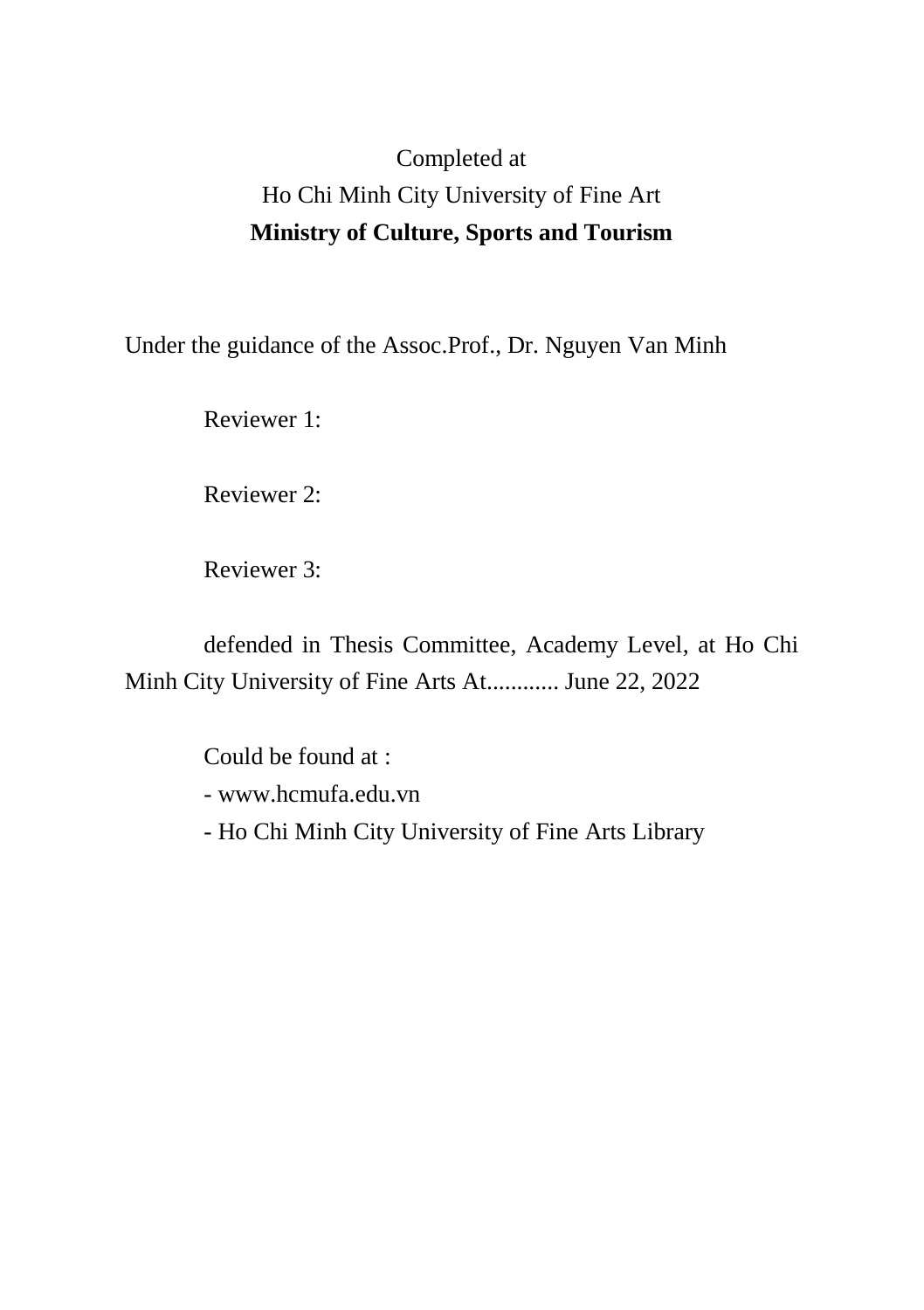## **Introduction**

### **1.The necessity of the project**

Religious forms of Vietnamese in Binh Duong as well as in the South were formed on the inherent basis which were brought by migrants from the Middle and North villages. In the sixteenth century, the local artistic identity was expressed through shaping technique features in decorative works at communal houses, pagodas, shrines, and mausoleums, etc… with special decorative shaping elements. It has its own unique characteristics in terms of content, decorative images, forms, and languages that are very clearly expressed and thence, deserved to be cherished.

 Currently, Binh Duong has possessed 125 communal houses, three of which are recognized as National Art and Architecture Relics. It is crutial to, in current period of renovation and integration, preserve and promote nation's cultural typical values, cultural institutions and artistic values of communal houses in Binh Duong.

The theme on "*Decorative arts in some typical communal houses in Binh Duong" has been choosen* with purpose of fullfiling missing gaps of judgments, analysis and evaluations to clarify characteristics of communal house decoration art in Binh Duong. The thesis has also simultanuosly contributed to the preservation and promotion of traditional values in the current period of integration and development.

#### **2. Thesis Aims**

*2.1. General aim*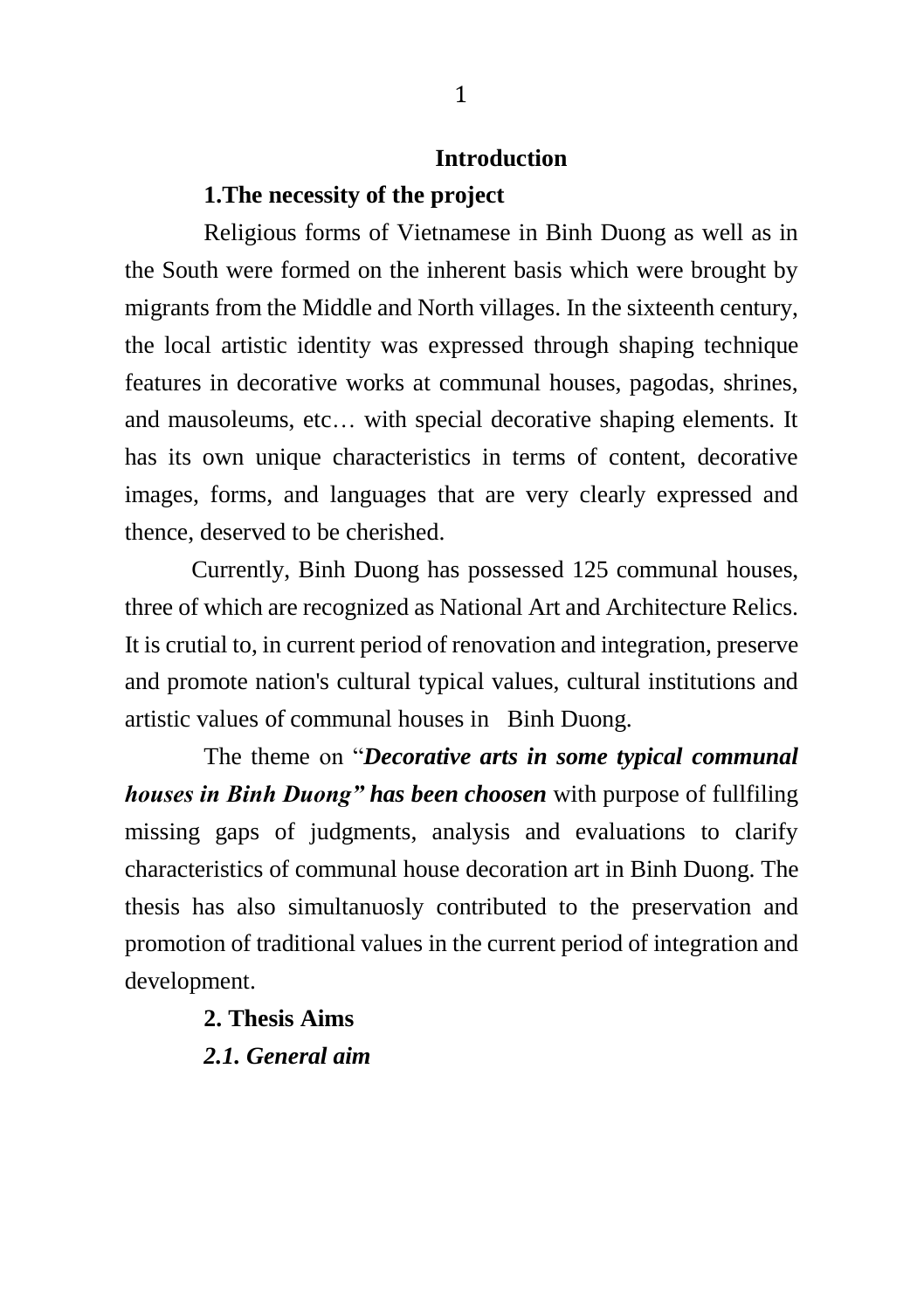The thesis has focused on communal house decoration art in Binh Duong, clarifying and enhancing the characteristics of local traditional decorative arts' value of the local communal houses.

### *2.2. Thesis tasks*

- Determining theoretical basis of communal houses' decorative art in Binh Duong.

- Identifying decorative arts expressed in some typical communal houses in Binh Duong.

- Determining characteristics of communal houses' decorative art in Binh Duong.

The thesis has based on these main findings to form a basis to preserve original shaping elements and make suggestions to promote communal houses'values applied in modern architecture, designs and decorations in the context of economy and globalization integration.

### **3. Research objects and scope**

**Research object**: Decorative arts features in some typical communal houses in Binh Duong.

**Researh scope**: Survey has been conducted in eleven communal houses including Phú Long, Tân An, Dĩ An, Vĩnh Phước, Bình Nhâm, Nhựt Thạnh, Tân Hội, Sir. Ngãi Thắng, An Sơn, Dầu Tiếng, and Phú Cường (Bà Lụa) during the reclamation and formation of the new land -Binh Dương from the late  $17<sup>th</sup>$  century up to now.

### **4. Methodologies**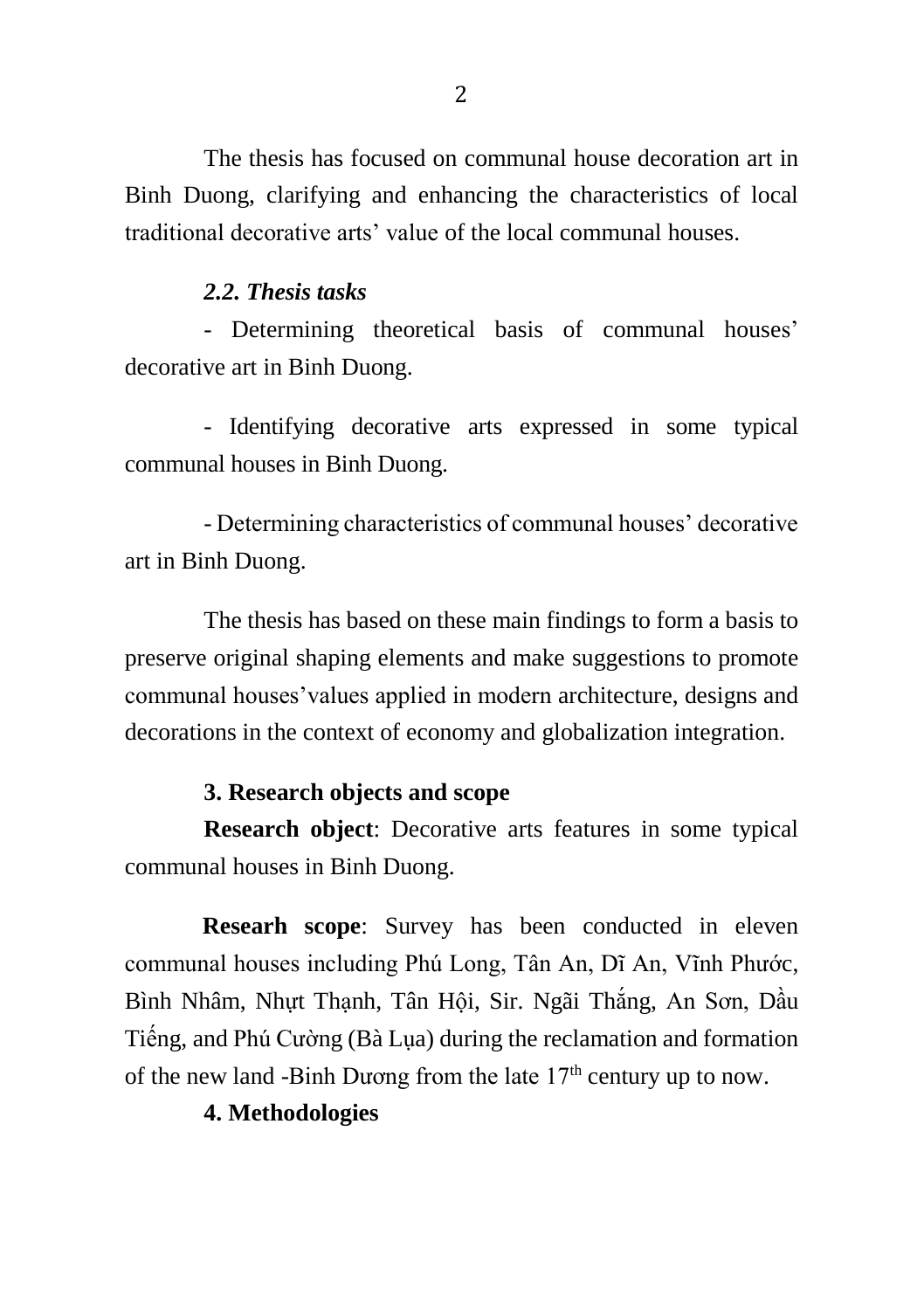The study has used analytical method of Fine Arts, which is applied in analyzing the characteristics of the decorative arts of communal houses in Binh Duong. It is simultaneously combined with interdisciplinary approach of History, Culture, Ethnology, Cultural Semiotics, Philosophy, and Aesthetics to clarify the characteristics of research subjects in many different aspects. At the same time, some research methodologies such as field research, survey, interview, statistics, and comparison are also used to clarify the statements and hypotheses to find out new findings and avoid lameness when comparing, which may lead research results to be arbitrary.

### **5. Research questions**

Question 1: How have culture and history of Binh Duong affected the formation and development of communal houses' decorative art in Binh Duong?

Question 2: How are characteristics of decorative art in some communal houses in Binh Duong expressed through decorative images, forms and languages?

Question 3: What are outstanding features of communal house's decorative art in Binh Duong? What are their roles in preserving and promoting communal house art values in current period of integration?

### **6. Research hypothesis**

**Hypothesis 1:** Binh Dương cultural characteristics that have been inherited and acculturated from Northern culture, interfered with Chinese culture have contributed to the formation of communal houses' decorative art features in Binh Duong.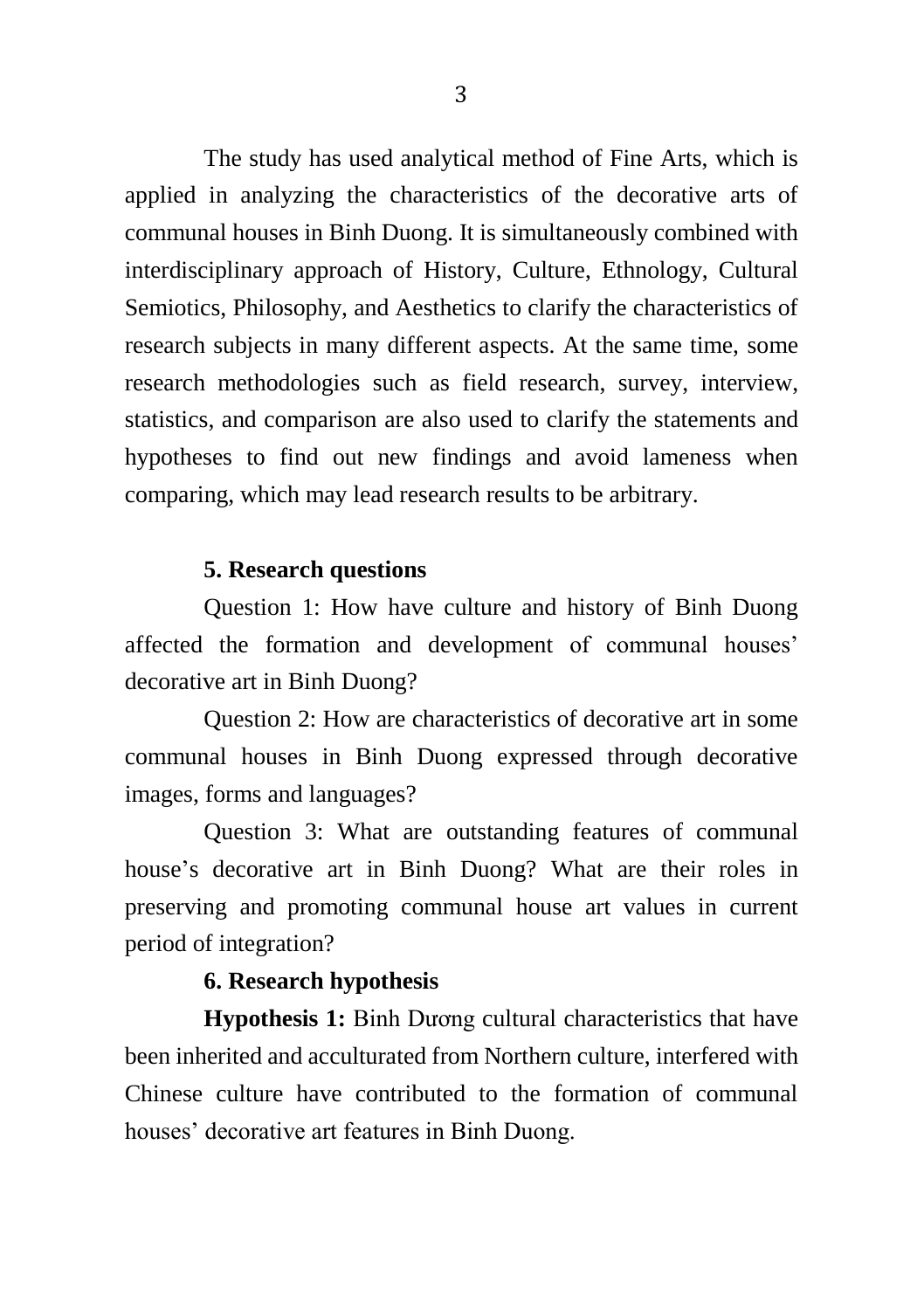**Hypothesis 2:** decorative art characteristics of some typical communal houses in Binh Duong are clearly expressed through decorative images, elements and principles of shaping**.**

**Hypothesis 3:** outstanding features of communal houses' decorative art in Binh Duong express traditional Vietnamese values, with unique and delicate aspects of local art. They play important and urgent roles in preserving and promoting in the current integrative period**.**

# **7. Scientific and practical contributions**  *7.1. Scientific contributions*

The thesis has contributed to library data on indigenous traditional decorative arts and home decoration art in Binh Duong. The thesis is also a source of monographs for fine arts industry as well as local management and a reference to compile articles on Vietnamese art history in the period of communal house art in Binh Duong in the seventeenth century with ancient capital patterns and modules Vector graphics.

### *7.2. Practical contributions*

The thesis has clarified and emphasized values of ancient arts existed in some typical communal houses that are attractive places to develop traditional tourism, culture and art in Binh Duong meeting the needs of economic development of modern life*.*

The thesis has provided some pictures of traditional decorative images and vector drawing patterns, along with some specific identificative information and artistic values, and proposed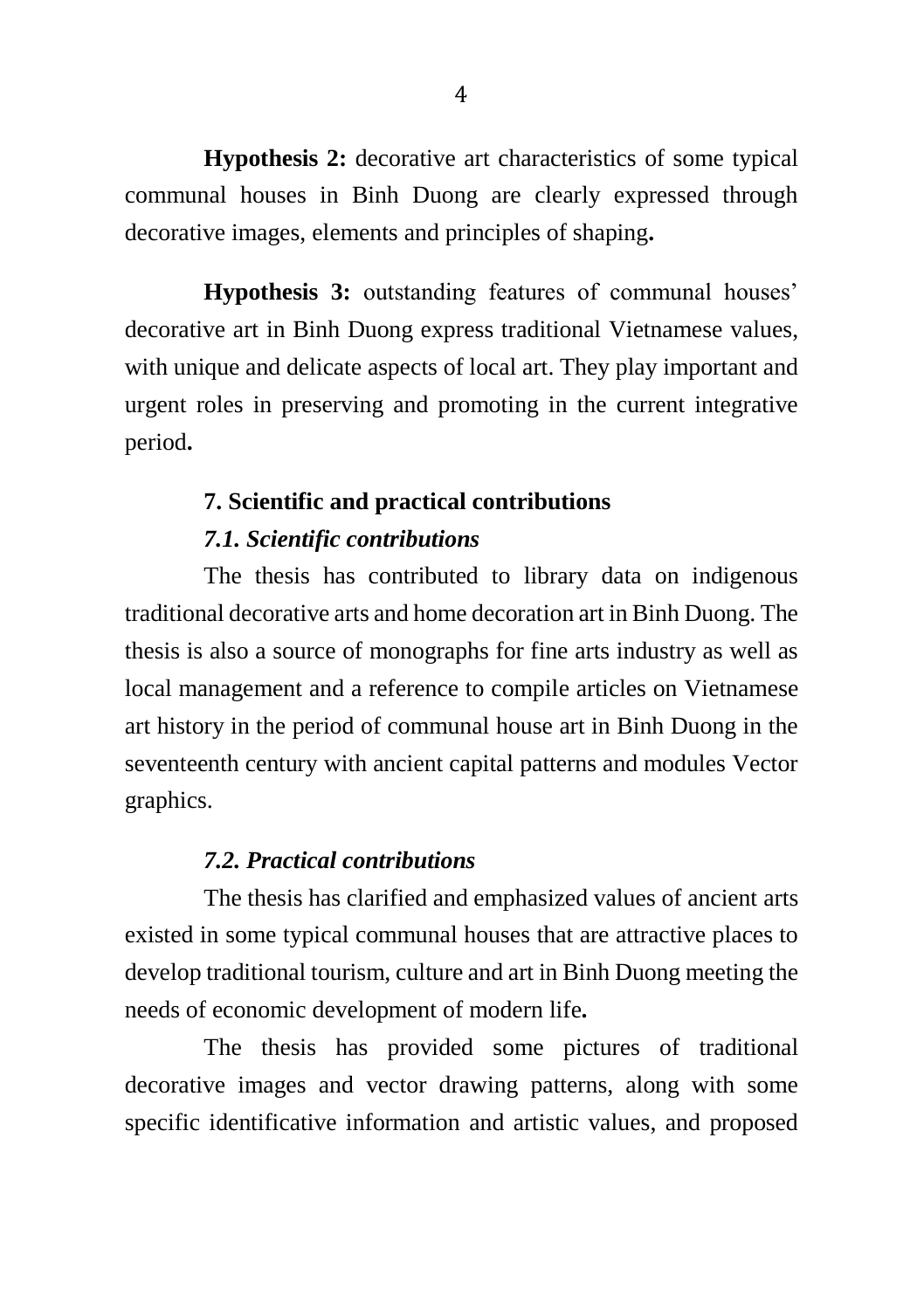some solutions to preserve and promote values of home decoration art in Binh Duong which contribute to local economic development by applying some modern designs.

### **8. Structure**

Introduction (07 pages), conclusion (04 pages), list of published scientific works related to the thesis topic (01 page), references (09 pages), illustrative appendices (134 pages) and the thesis content with three chapters:

Chapter 1: Overview of research situation, theoretical basis, and practice of decorative images (39 pages).

Chapter 2: Art forms of decorative arts in some typical communal houses in Binh Duong (56 pages).

Chapter 3: Similarities and discrepencies of Characteristics of communal house decoration art in Binh Duong and some ways to promote their artistic values. (43 pages)

### **Chapter 1**

# **RESEARCH OVERVIEW, THEORETICAL AND PRACTICAL THEORY**

#### **1.1 Research overview**

According to 138 references from 1973 up to now, there are three main works including Fine Arts, Culture, and History.

Research works have overviewed the formation and development of Vietnamese communal houses as well as those in Binh Duong according to historical divergence. An overview of traditional decorative images, symbolic values has also been demonstrated with symbols in altars, decorative sculptures, and decorative reliefs in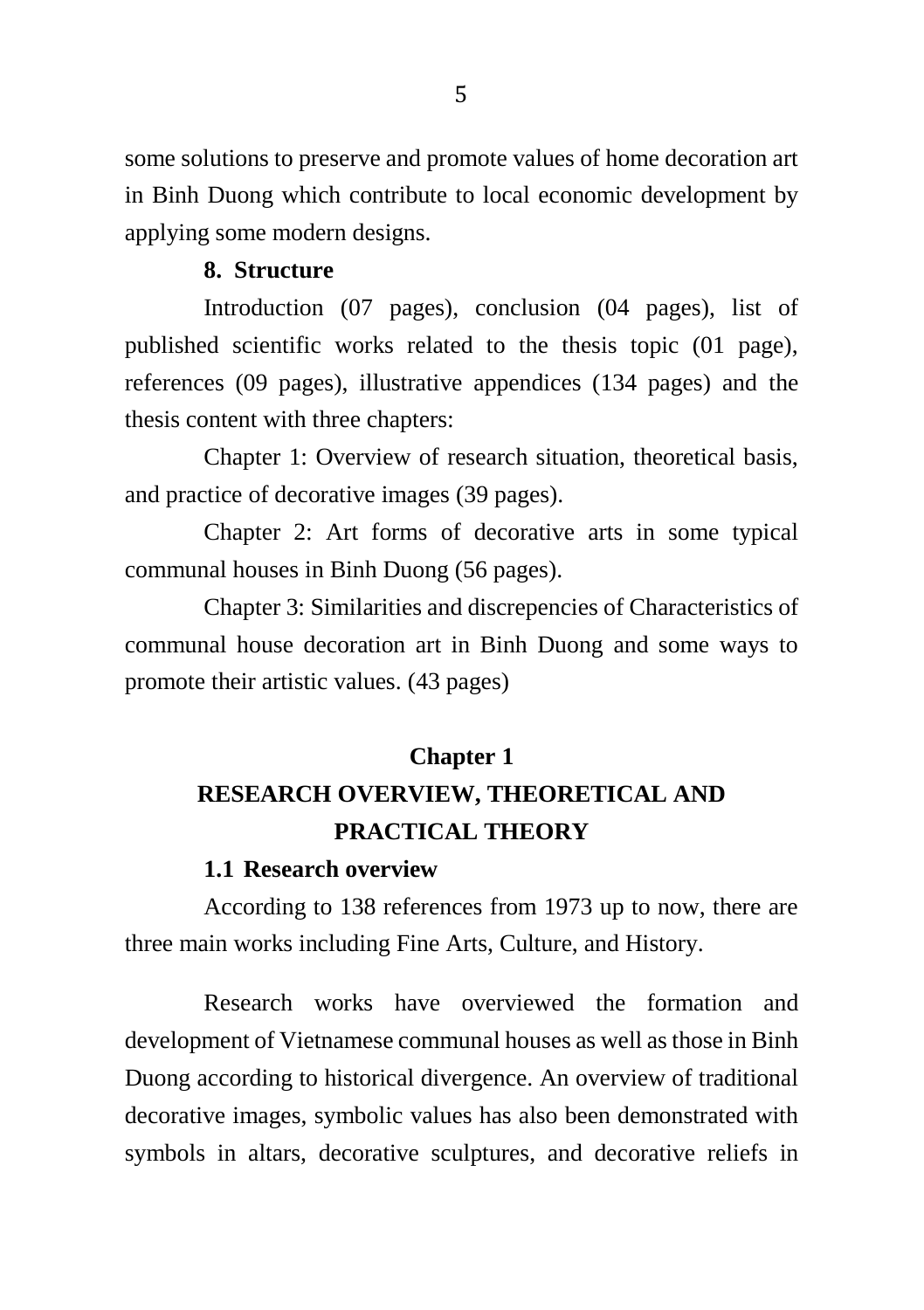communal houses... In-depth analysis of plastic art in communal houses in the North has the form of canal carvings. Wood carving of Vietnamese in the South with many different genres of round statues, carvings, reliefs are basis for comparison in order to clarify of communal houses' decorative art characteristics in Binh Duong. However, in the process of comparing and contrasting, the researcher has paid attention to the synchronicity and materiality to show that the compared objects have inheritance, acclimatization and difference in order to avoid incorrect findings of the thesis.

### **1.2. Theoretical basis and applied theories**

#### *1.2.1. Definitions*

- "Decorative arts"- a field of visual arts, their products are highly aesthetic.

- "Communal house"- a place to worship the village God, usually one, but sometimes many, called the "City Emperor" of the village. Communal house is a symbol for Vietnamese village community, a tangible element of Vietnamese village culture" [90, p.15].

- "Shaping"- creation and depiction of physical features in sculptures, paintings, applied arts and architecture through lines, colors, arrays, layouts and shapes and space expressed on the works

- "Engraving" and "Embossed": Dimpled lines, shapes, letters or texts from a hard surface such as wood, metal, stone, etc. are called carvings. Decorative figures that are embossed or combined with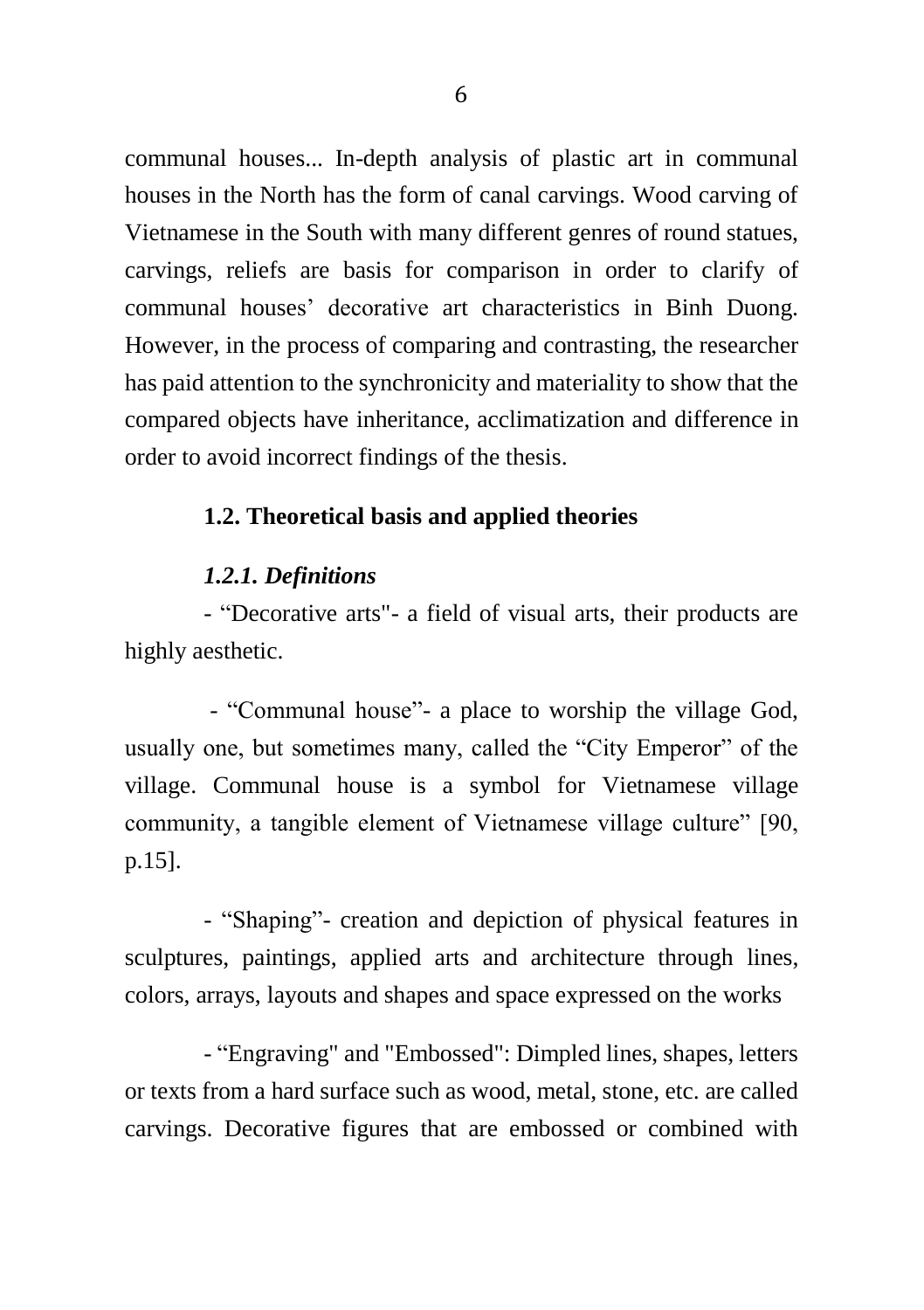embossed and carved on the plane are called "Embossed" art. It is based on the height of the block to distinguish as "high embossed" or "low embossed".

#### *1.2.2. Theoretical basis*

Vietnamese communal houses have been established since Tran dynasty is not only a public house for every inhabitant but also a worshipping shrine. Up to now, the oldest communal houses have been buit since Mac dynasty in  $16<sup>th</sup>$  century. The formation of Binh Duong commual houses have been supposed to be carried by immigrants from the North to Mekong delta. They built temples, shrines and communal houses for worship and ancestors who had established their new villages with their all respects and greatfulness.

The thesis is based on comments and analysis of previous related researches through historical data, during the process of formation and development of the new land as well as communal houses in the South and ancient Binh Duong. From these, the researcher has identified characteristics of regional, ethnic culture and theories of Art, Aesthetics combined with main theory of Fine Arts to hypothesize decorative arts in some typical communal houses. Art expression in Binh Duong is one of traditional art forms that mainly reflect certain life aspects in order to satisfy people's aesthetic needs. At the same time, research process is orientated as follows: Analyzing visual language in some typical communal houses in Binh Duong is analyzing visual arts of round statues, carvings, reliefs, and maps. Worshipping items and paintings are decorated on traditional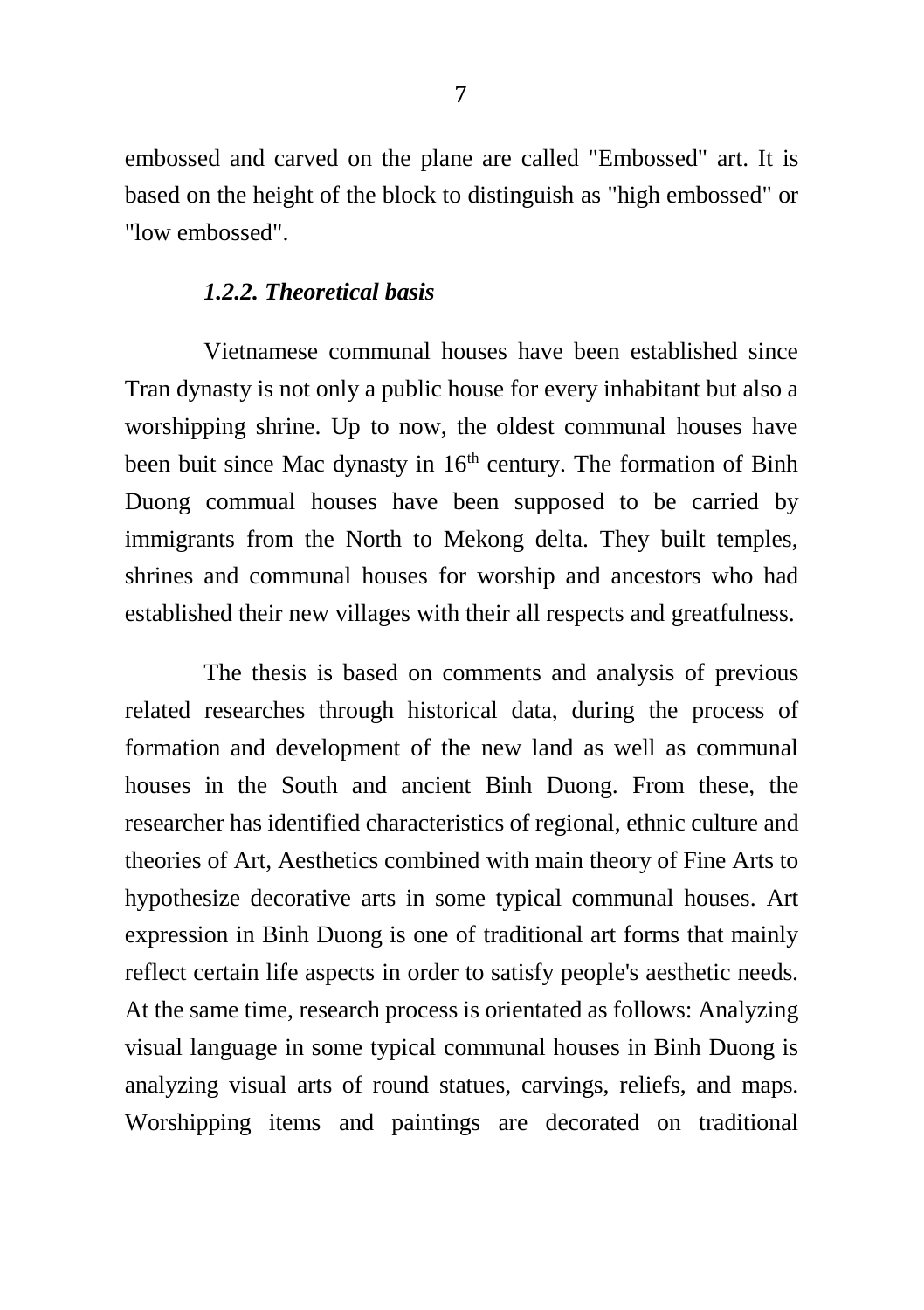Vietnamese wooden structures. Clarifying the identification of replacing golden patterns in royal palaces with decorative images of flowers, birds, and local fruits is true or not.

### *1.2.3. Applied theories*

### *1.2.3.1. Theory of art study*

M. CaGan's wrote: " arts division is a product of historical development" [71, p.203] (translated by Phan Ngoc). Therefore, the author has applied these arguments to analyze and compare decorative arts of communal houses in Binh Duong with others in Vietnam from the North to the South. In addition, decorative art characteristics in some typical communal houses in Binh Duong has a unique position in Vietnamese traditional decorative carving art because the division of rich and poor classes in art does not have any meanings. Conventionally, art is expressed to satisfy human aesthetic needs.

The thesis has worked on "conventional aspects" in communal house decorative art in Binh Duong through principle of artistic typification in mythical - folk composition method [64, p.182]: If artists deeply understand the form, they use a realistic form of description but if not , they go through a series of phenomena to weave a decorative image that can be perceived. Or it can be said that artists have used fictions associated with human strength for supernatural forces, gods with supernatural power.

#### *1.2.3.2. Aesthetic theory and philosophy*

Uniqueness and aesthetic values of Hegel was first analysed in art world as an organic fusion with historical analysis. Hegel [49]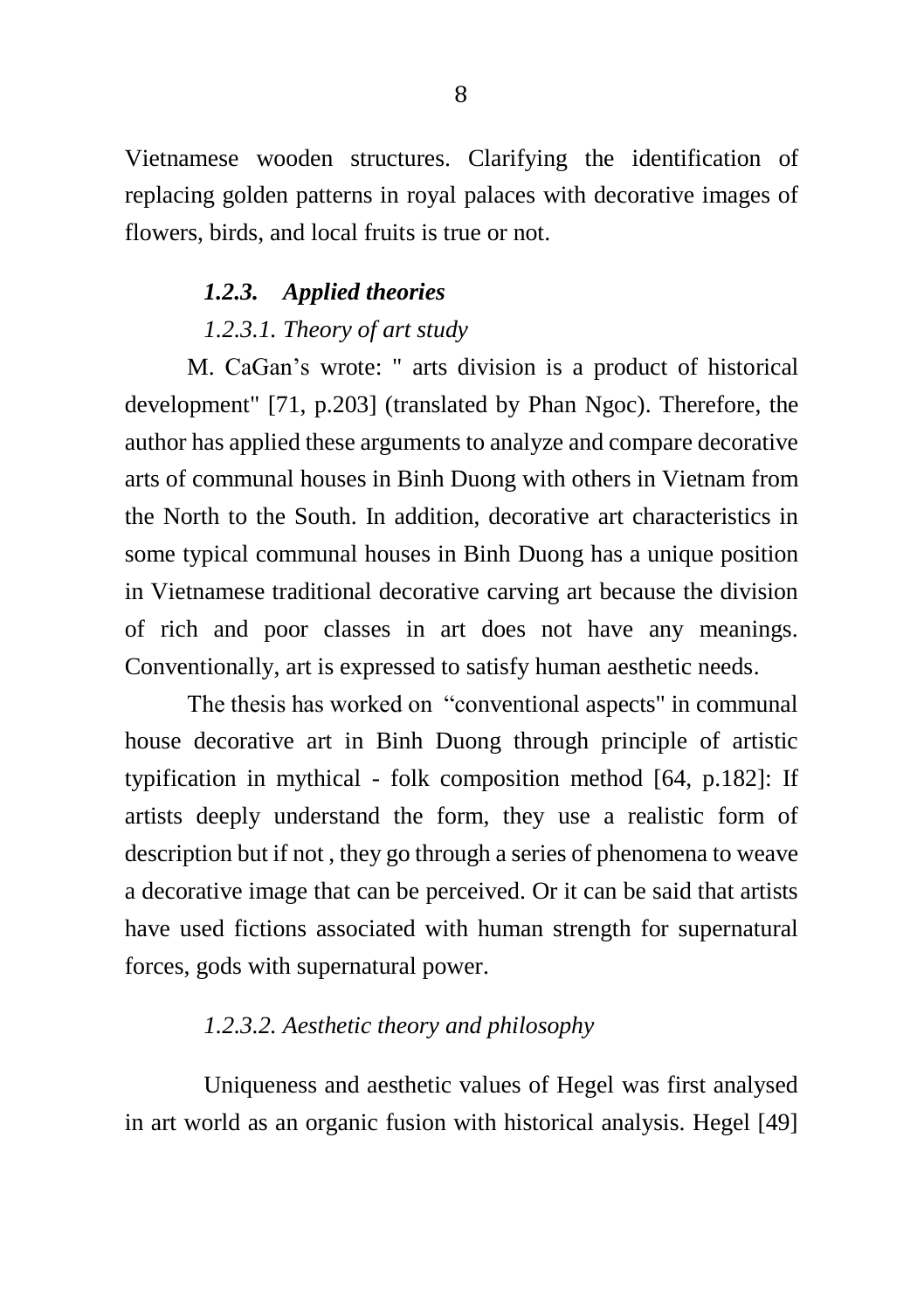also emphasized specific analysis of characteristics of paintings in terms of artistic fiction and characteristic composition... Therefore, the author has based on Hegel's thesis of eternity and fusion of art to recognize enduring values of decorative arts from their outer shapes to inner nature.

The thesis has applied dialectic and social history thesis from Marxism-Leninism with the concept of "objective beauty in a whole harmonious life and beauty reflected in art share a very closed relationship that cannot be apart. The beauty in art achieves a highly humanistic aesthetic ideal through the authenticity in real life". The above thesis has helped the researcher to deeply analyze the beauty through forms of conventional information, highlighting artistic values of decorative images in communal houses in Binh Duong with high ethnicity, which is considered as a picture of agricultural civilization.

## *1.2.3.2. Theory of Cultural Areas and History*

Surveys conducted in the old Binh Duong have proved that the settlement form was elongated, so there has been no surrounding bamboo ramparts with no separate and closed villages like those in the North. Therefore, the formation of an open cultural area is a distinctive feature of the Northern culture. The relationship between nature and folklore is influenced by traditional thoughts, aesthetic conceptions, local people's behaviors and ethnic groups toward natural phenomena during historical processes that have formed cultural identities of folk culture of Vietnamese in the South [8, p.47]. It is historical conditions, social development process, migration and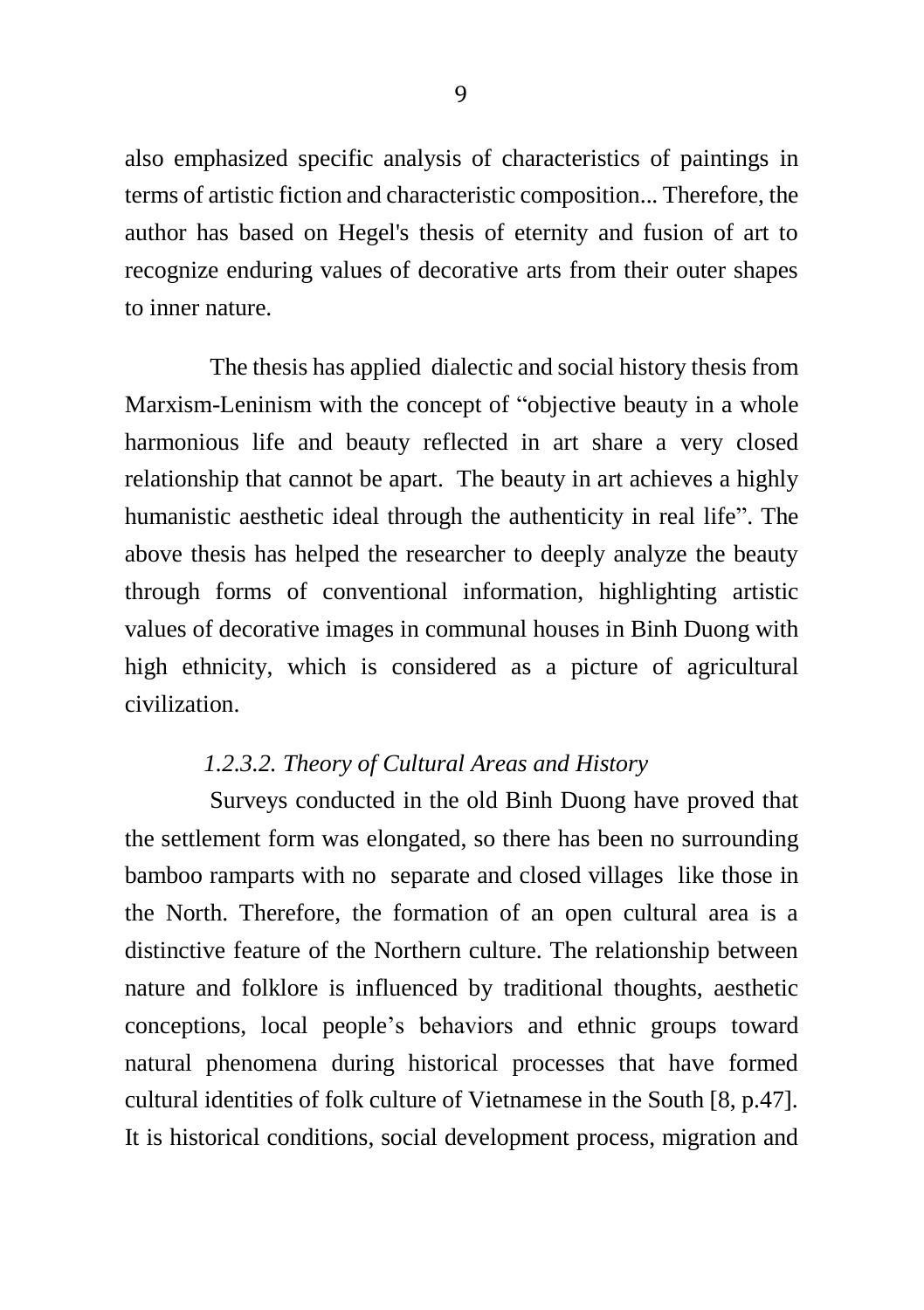forms of settlement, landscape, nature and environment that have formed cultural area. Those are also factors that have the strongest impacts on cultural development. Creating differences, indigenous elements in ethnic culture. This difference is the factor that makes unique characteristics of Binh Duong personality of being liberal, open-minded and simple.

## *1.2.3.4 Theory of Semiotics, Symbols, and Icons*

The PhD candidate has applied the above theory on the classification of symbols and images in traditional Vietnamese visual arts as a basis to analyze and compare decorative carvings of communal houses in Binh Duong with those in the North and those in the South. Those are "symbols associated with light, still prominent with the custom of *worshiping the Sun* and the sense of asking for water..." [16, p.191]. Decorative images are associated with *luminous forces* like *clouds, Sun, and Wave etc...*

Engraving decorative images of Han Nom script on pairs of horizontal and non-parallel characters is a common decorative art form that has existed in a long-lasting and less variable manner. Because of the depth of content and the strictness of the decorative form, it has created a lasting vitality of the text through many historical changes [44, p.16]. Besides, symbols of legends and stories are often decorated in the form of round statues or embossed reliefs, ceramic mosaic- an art element from China.

# **1.3. Overview of communal houses in the South and Binh Duong**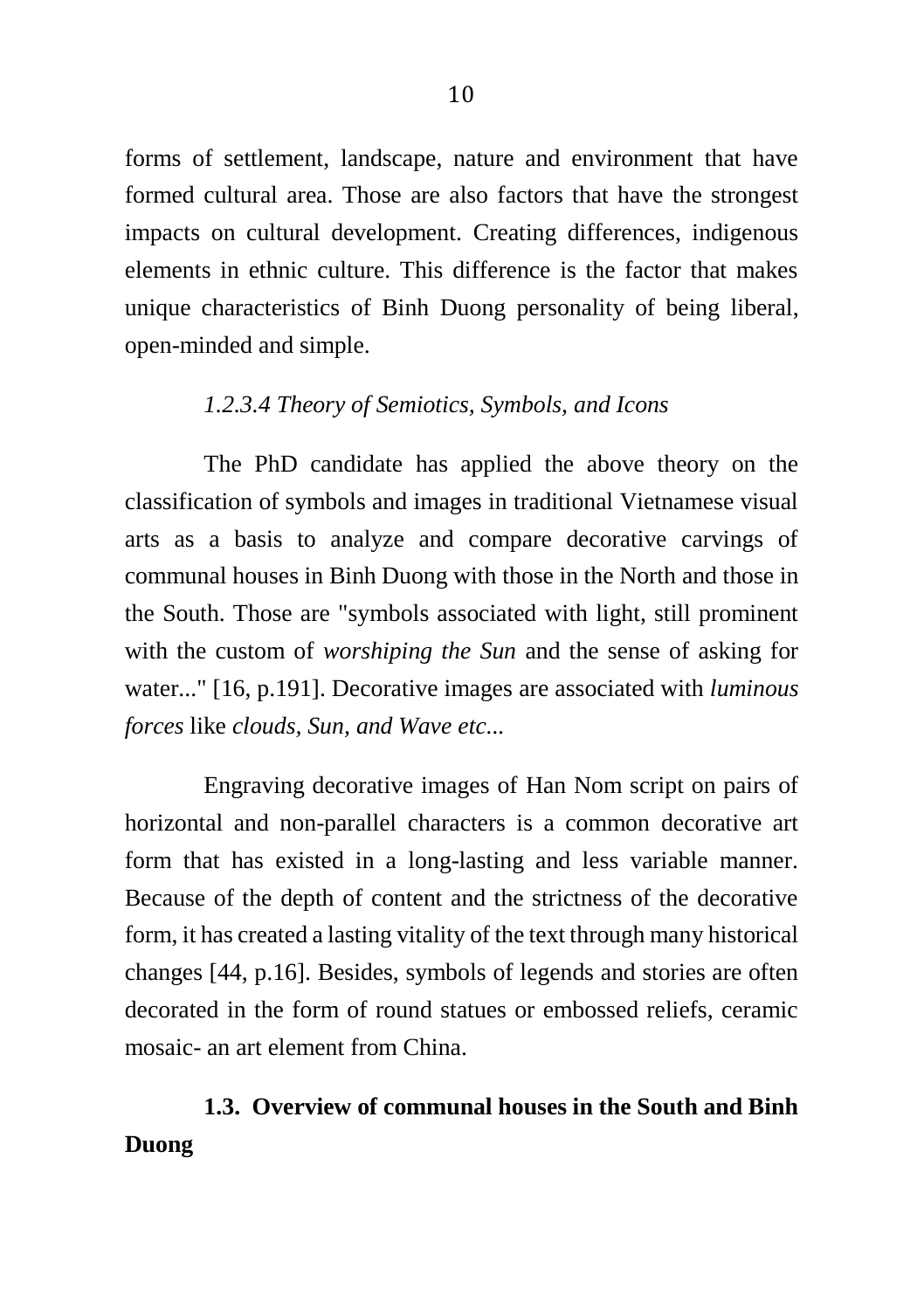### *1.3.1 Southern communal houses' formation overview*

The period from 1620 to 1698 could be considered as the formation period of Saigon - Southern Vietnam. At that time, communal houses in the South were built to meet inhabitants'needs of a place to worship predecessors, who had reclaimed their new land, established hamlets, and opened markets. … With the principle of *"when eating a fruit, think of the man who planted the tree",* the Southern communal houses were originally built by Vietnamese immigrants with orthodox beliefs.

According to historical divergence, architecture and sculpture of communal houses in the South have much depended on the prosperity of communal houses associated with each period from 1698 to 1975 and up to now. Communal house in the South has been a complex with many square houses with four pillars. This type of house has an area of expanding to four sides with a set of rafters that are equally square, has been usually only a place of worship without any living purpose. Considering the layout of the architectural units, communal houses own many different styles of words "Nhat", "Tam", "Ding", "Cong", or "Khau" ... The open architecture and objects of worship in three groups are proof of inheritance and acculturation of communal houses in the North, and the "Vo Ca house" is one of the special architectural forms that only exists in communal houses in the South.

### *1.3.2 Communal houses in Binh Duong Overview*

 Binh Duong formation and reclamation were basically completed between the end of XVII and the beginning of XVIII century in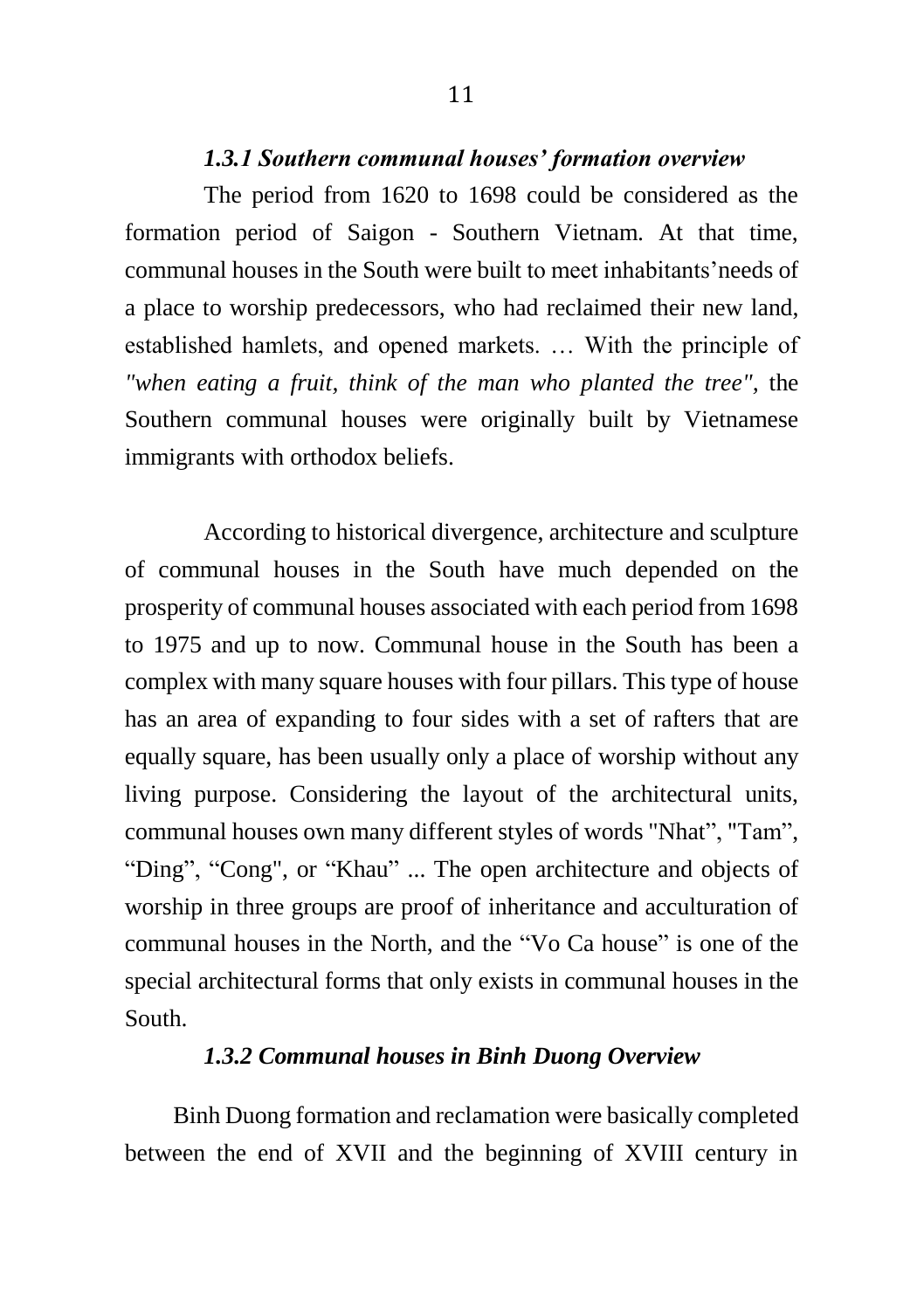Nguyen Dynasty. Therefore, there were some villages still named after Tong Binh An phase while some have been renamed according to new administrative areas [52].

"Communal houses in the South in general and in Binh Duong in particular have shared a formative style of the Later Le and Nguyen dynasties with standards of rectangular ground and structured in the form of the word "Nhat" or "Dinh" [122, p.241].

 Most communal houses are built on high mounds with many big trees, often facing rivers, canals or roads for convenient transportation. Communal houses in Binh Duong are prior to the South due to the saying "*the saint looks at the South, listening to people's wishes*". The four pillars and the main hall of communal houses in Binh Duong are often decorated with wooden carvings in familiar traditional themes and symbols, revolving around the image of Han - Nom literary values. This plays a very important role in preserving spiritual values imbued with Vietnamese culture in the new land of the South as well as Binh Duong in the early established period. According to current statistics, Binh Duong has 125 communal houses and 39 ordinations, distributed throughout all districts of the province. Communal house in Binh Duong is a place to worship Gods of the Citadel, "Hoang Bon Canh", who is a specific historical figure, had merits to the country and residences. In front of the communal house yard, there is usually a concrete screen decorated with embossed mascots such as Dragon, Tiger, Phoenix... meaning "avoid bad behaviors from bad people, and to chase demon spirits". This is a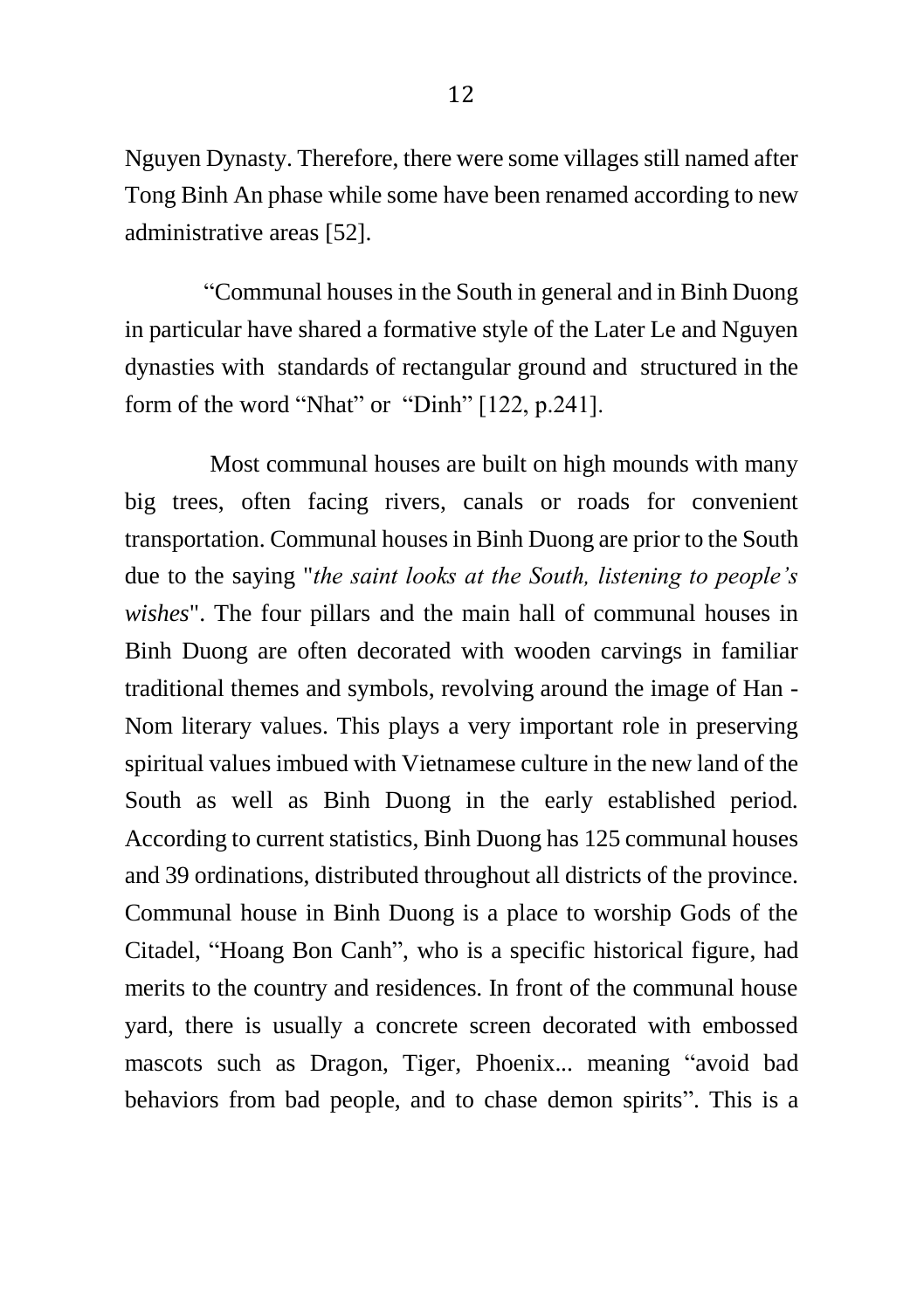different side among communal houses in Binh Duong and the South with those in the North.

#### **Sub-conclucion**

The synthesis and analysis of previous studies have clarified the date of formation and development of communal houses in Binh Duong from the late seventeenth century. Binh Duong culture has been interfered, acculturated and inherited from culture of the North and Chinese. With theoretical system integrated in respective research methods mentioned above, a consistent theoretical and epistemological basis has been established for the characteristics of communal house decoration art in Binh Duong with the resonance of national and local traditions.

#### **Chapter 2**

## **DECORATIVE ARTS IN SOME COMMUNAL HOUSES IN BINH DƯƠNG**

**2.1. Binh Duong communal houses' decorative art in images**

## *2.1.1.* **Image of** *"Tứ Linh"* **-** *the four supernatural creatures*

The decorative image of the Four supernatural creatures are four fictional mascots created by myths and legends and are concretized in the language of decorative visual arts in communal houses in Binh Duong. The image of *Four supernatural creatures* carries familiar folk meanings with *Dragon, Unicorn, Turtle, and Phoenix*. While the image of the Four supernatural creatures represents for Royal and occupies the central position in communal house decorative art, decorative images of *crane, lion, carp, tiger* have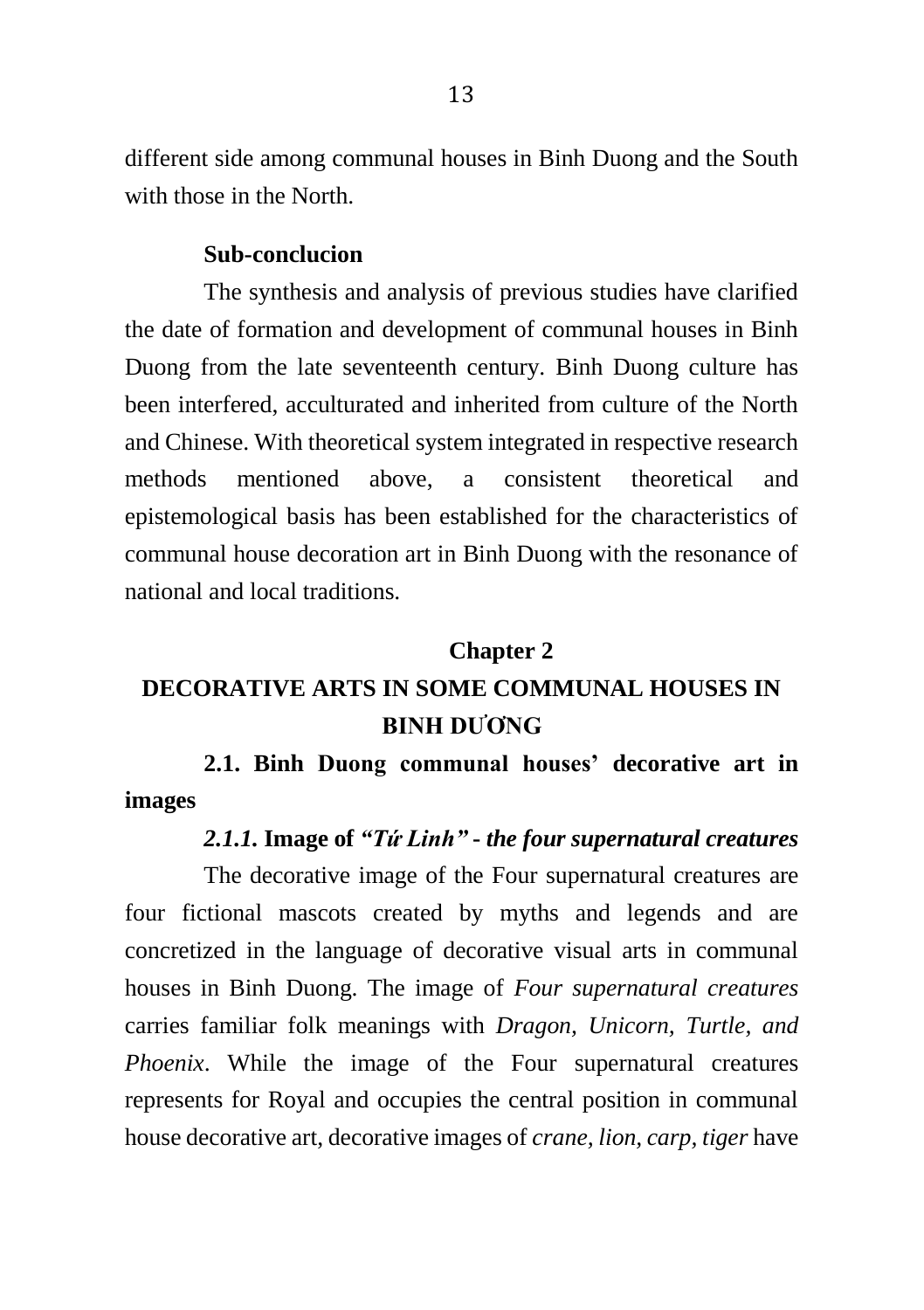meanings of praying for rain and bountiful crops. Besides, other regular and invariable mascots are alternately decorated including *bat, horse, carp, bear and owl...*

## *2.1.2.* **Images of** *flowers and fruits*

Decorative images of *flowers, leaves* and *fruits* are sometimes combined with birds to form classic decorative themes. Decorative images of fruits like *peach, pear, pomegranate, gourd* ... are familiar images. Fruit specialties of the region are most often seen in local visual arts of Binh Duong. Artists flexibly express their wishes for a prosperous and lucky life in the new land on communal houses in Binh Duong.

## *2.1.3.* **Images of Nature**

In Vietnamese traditional visual arts, decorative images of *Nature* have been excellently developed. They have maintained a connection to the past to contribute more vitality to the present and the future. Decorative images of nature are one of typical and condensed patterns from real life of each ethnic group or each residential area, forming their own decorative images. They are considered to be precious identity [16, p.85]. Decorative figures regularly presented in communal houses in Vietnamese villages as well as those in Binh Duong include the Sun and gourd, waves,…

# *2.1.4. Decorative images of Characters in legends and stories*

Ancient Binh Duong people were somehow influenced by culture of ethnic groups including Chinese, the Cham, the Khmer, etc. Living together in the newly reclaimed land, they communicated, exchanged, and traded with each other to save folk festivals. Art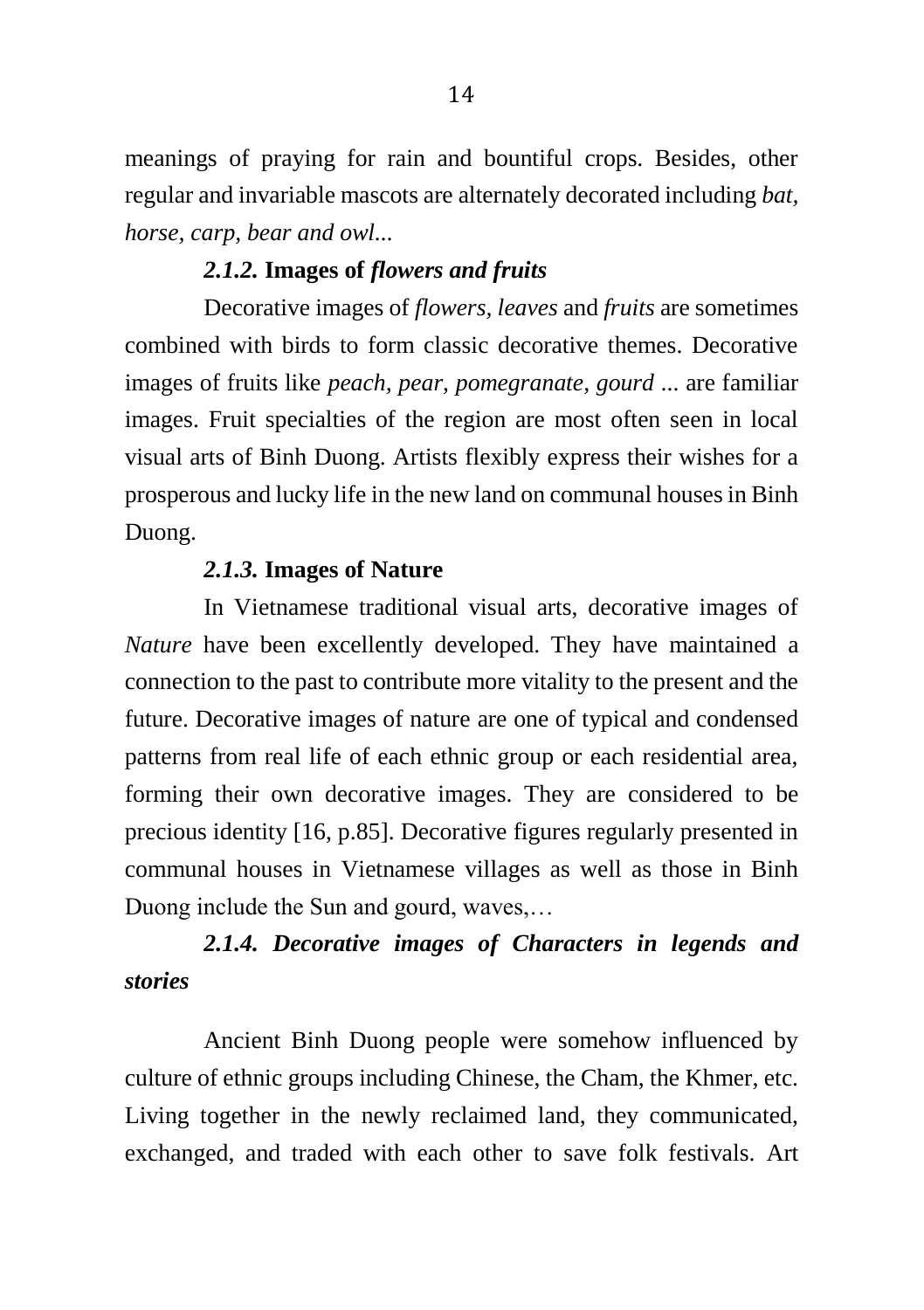creation resulted in the exchange and learning from each other with creative thinking and aesthetic needs. That is the reason why artists in ancient Binh Duong have shown legends and stories with decorative images in Chinese culture like *Bat Tien (eight Fairies), Tam Da (Three Gods), etc. Journey to the West, the Sun God and the Moon God…*

## **2.2. Binh Dương communal houses' art in forms, languages and sculpture**

#### *2.2.1. Round statue sculpture*

In the  $19<sup>th</sup>$  century, Binh Duong artisans made round statues with celadon ceramics, ceramic sculpture techniques and simplified shaping methods. Ancient Binh Duong artisans have achieved the standard of round statue sculptures that bring viewers emotions and artistic excitement through a specific visual language, specifically in terms of shape, space and light. They also synthesized many different shaping elements to achieve tight layouts with Sculpture of *Lion, Dragon, Crane, Turtle, and White Horse statues* in familiar positions in all interior spaces in Binh Duong.

### *2.2.2. Engravings*

In order to express artistic decorative images, Binh Duong artisans have studied and created imaginative images with conventional modeling methods, block array style, symmetrical classical compositions decorated in communal houses in Binh Duong. All high or low embossed images represent shapes with their full depth and space within the flat space of the layers. The invisible carved boxes increase the area of the background space and improve the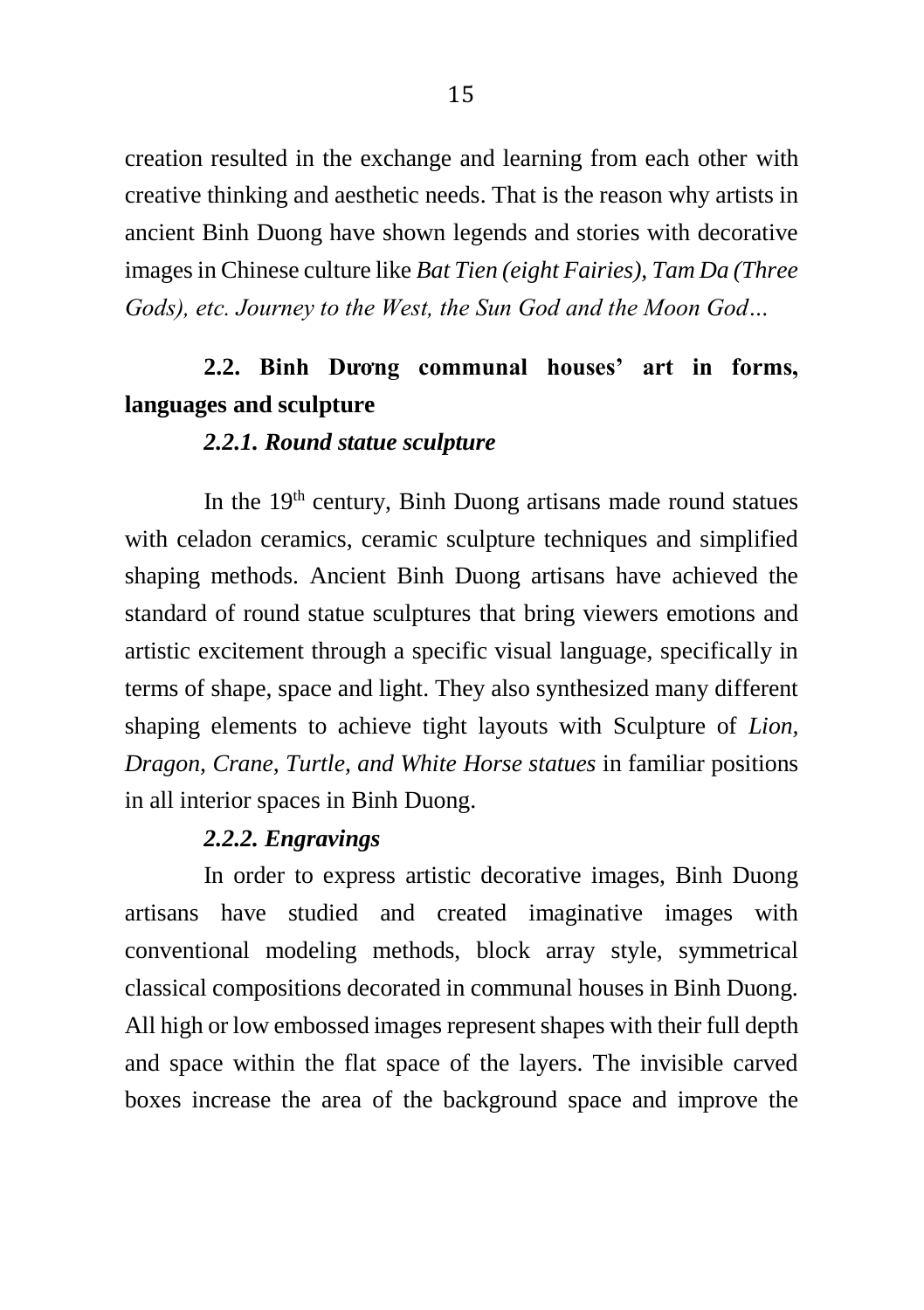ability to catch light by combining the light reflection of yellow, vermilion red or deep black to create depth for the shapes.

## *2.2.3. Emboss - reliefs*

#### *2.2.3.1. Embossing*

Binh Duong artists have applied embossed reliefs with the slanting technique to depict thick depth on thin layers of space by depicting the inner half of the hidden details, creating a sense of volume on the work. Anterior and the posterior subclasses depend on the proximity of decorative figures on overall symmetrical classical composition. There are many different, seperate layers to evoke feelings with shape depth based on rules of cartoon perspective. Details are simplified with many - gap- layouts, creating a conventional space expressing the vastness and depth. In addition, due to concrete material, it is necessary to process large arrays to create high adhesion and durability. Therefore, communal house decorators in Binh Duong often use this form to shape relief paintings that combine high or low embossing techniques to create roughness in combination with familiar contrasting colors of red, green, blue, yellow, black, and white that contribute to the richness of materials as well as decorative forms.

## *2.2.4. Carved worshipping items*

## *2.2.4.1. Carved altars*

Binh Duong communal houses have been structured as shrines delicately carved with wood. Altars'edges and letter of "God" are embossed in the center. Wooden altars are painted gilded with decorative images, altar edges are carved with symmetrical decorative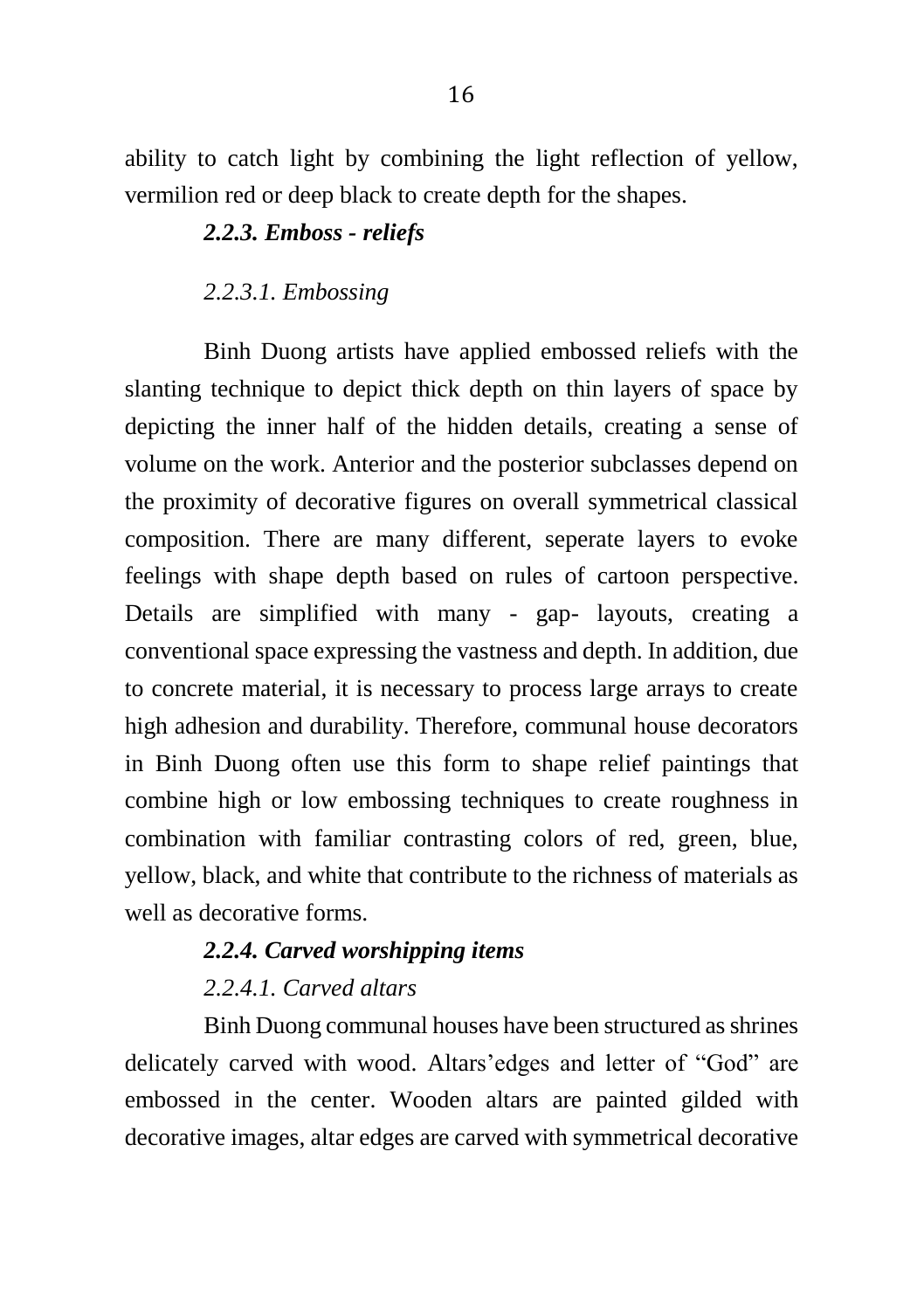projects on both sides of longitudinal axis parallel to Shinto axis. Artists have applied familiar styles of embossed vertical and horizontal rectangular boxes creating many different layers in front and back layers.

#### *2.2.4.2. carved incense-tables*

Currently, decorated incense –tables in communal houses in Binh Duong are usually made of wood and bronze with many forms of embossed, carved and gilded with familiar and traditional decorative images. The clump fits each slit, symmetrically across the Shinto axis. Usually, the front face is embossed with decorative images to create a front layer with a thick depth and cubic space. Although the space on each box is limited, artists have made good use of the spatial ratio correlation.

#### *2.2.4.3. Carved incense burners*

Incense burners stored in communal houses in Binh Duong are usually made of ceramic, bronze or wood with different stylized shapes. They are usually shaped with four kneeling legs, a circle on the top or with three kneeling legs and big body. They are carved and decorated with many flexible forms like a round belly linked with three kneeling legs to shape a lion head. Each kneeling leg is sculpted in a very vivid way. Body burners are painted with decorative images of dragon and phoenix in strokes and sketches styles. This somehow helps reduce monotony in decorating crafts at communal houses.

### *2.2.4.4. Embossed Bat Buu and drum hanging frames*

Each communal house in Binh Duong has two sets of Bat Buu decorated in the main hall in front of the God altar with similar decorative content. Bat Buu composes of a top like an array, which is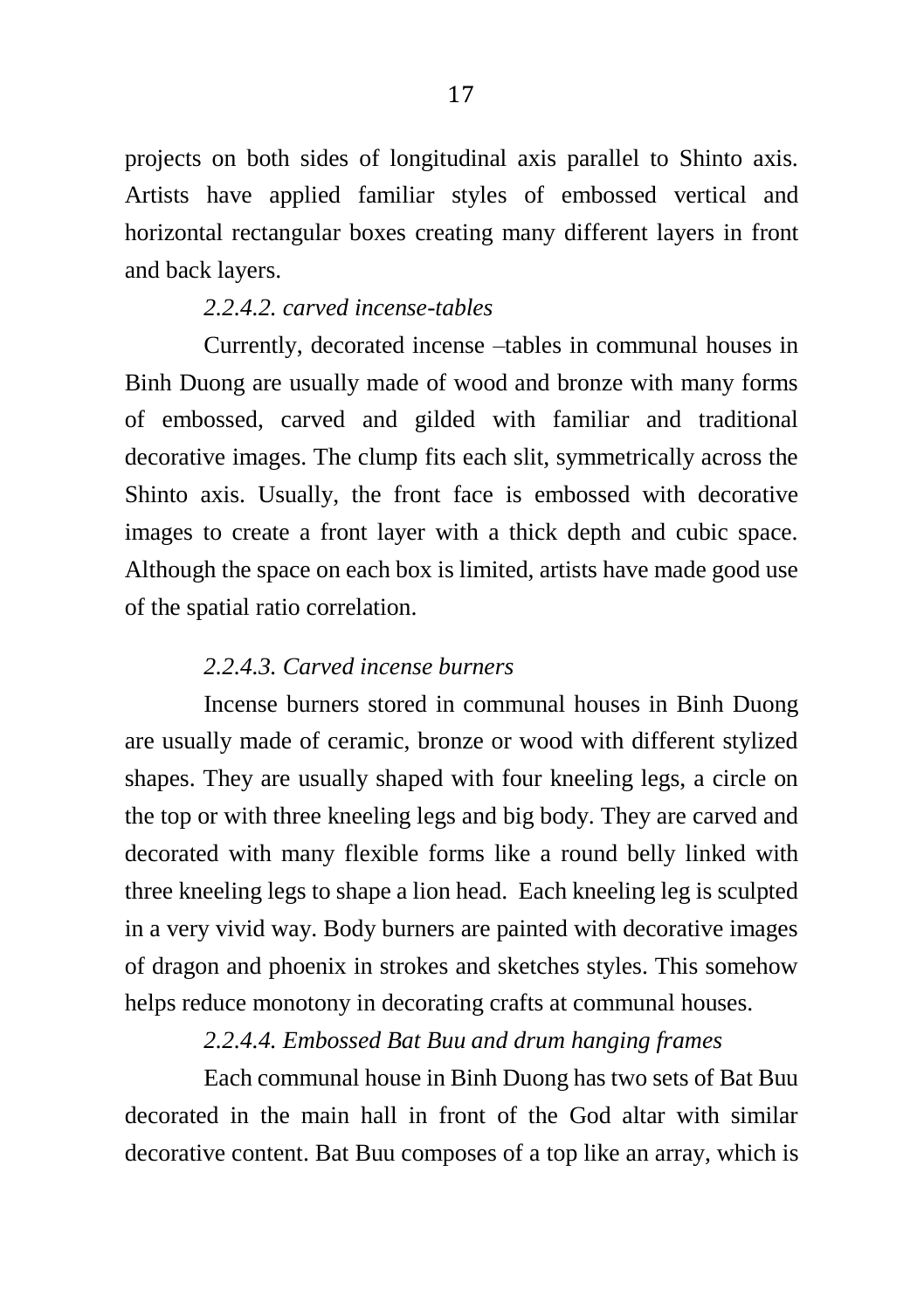carefully embossed with sacred decorative images [15, p.100]. Bat Buu is carved with eight decorative images corresponding to eight legends with different meanings. Two sets of Bat Buu decorated symmetrically on both sides of the Shinto axis is a familiar arrangement and layout of classical decoration. In addition, each communal house has been equipped with drum hanging frames, palanquins, altars, banners... decorated with images of Dragon, Unicorn, Phoenix, and Flowers… These are flexibly applied depended on the budget each communal house can manage.

# **2.3 Binh Duong communal houses' decorative art in patterns**

Painting in communal houses in Binh Duong is a decorative art of painting landscape on auxiliary works in communal houses like Vo Ca house, screen, altar... In this period, Binh Duong artisans knew how to apply the law of Western painting perspective to decorative paintings. Artists describe different dimensions of decorative arrays and images of *Roads, Rivers, Streams, Mountains, and Horizons...* Although shaping styles this period were quite simple, artistic values were not really excellent, they have expressed unique features of communal houses' decorative styles in Binh Duong.

### **Sub-conclusion**

The beauty in folk art of woodcarving in communal houses in Binh Duong has reached the ideal decorative image of aesthetic and humanity through the authenticity of life expressed in art. Decorative colors in all communal houses in Binh Duong are mostly bright but warm combined with gilded paint, liberal shapes, simplified decorative images of the Four Supernatural creatures interspersed with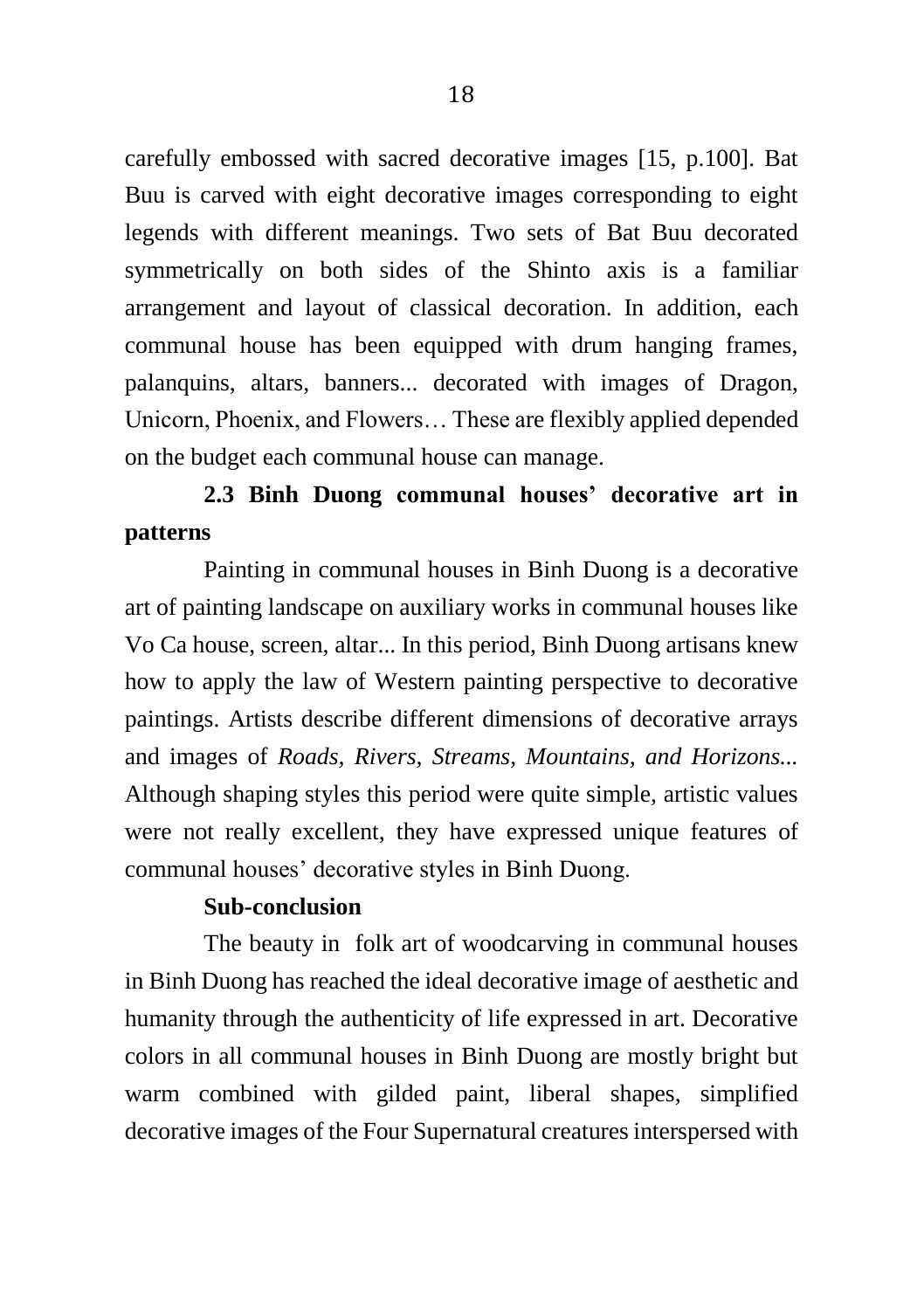Birds and Fruits that are familiar with local people. Classical layouts are symmetrical with typical carving forms, contributing to increase the artistic, cultural and historical values of local communal houses.

#### **Chapter 3**

# **SIMILARITIES, DIFFERNCES, CHARACTERISTICS PROMOTING DECORATIVE ART VALUES IN BINH DUONG COMMUNAL HOUSES**

**3.1. Similarities, Differences in decorative arts of communal houses in Binh Duong vs those in the North and the South**

#### *3.1.1. Similarities*

#### *3.1.1.1. Similarities in images*

Communal houses in the South and Binh Duong carry traditional Vietnamese values, containing folklore through decorative images of *mascots, flowers, birds, legends and stories, glowing images.*.. However, the difference in decorative images of communal houses in Binh Duong is expressed through specific decorative images of localities with folk meanings of reviving the new land, wishes to have a prosperous, happy life with many children. These images include *roses, bats, peach, custard apples, pomegranates, grapes, gourds...*

#### *3.1.1.2. Similarities in layouts*

Symmetrical classical layout is a typical form in which visual elements are arranged dignifiedly in shrines, pagodas or temples. However, in Binh Duong communal houses, difference in decorative images arrangement compared with classical layouts is the simplified dragon interspersed with *fruits, birds and other mascots.*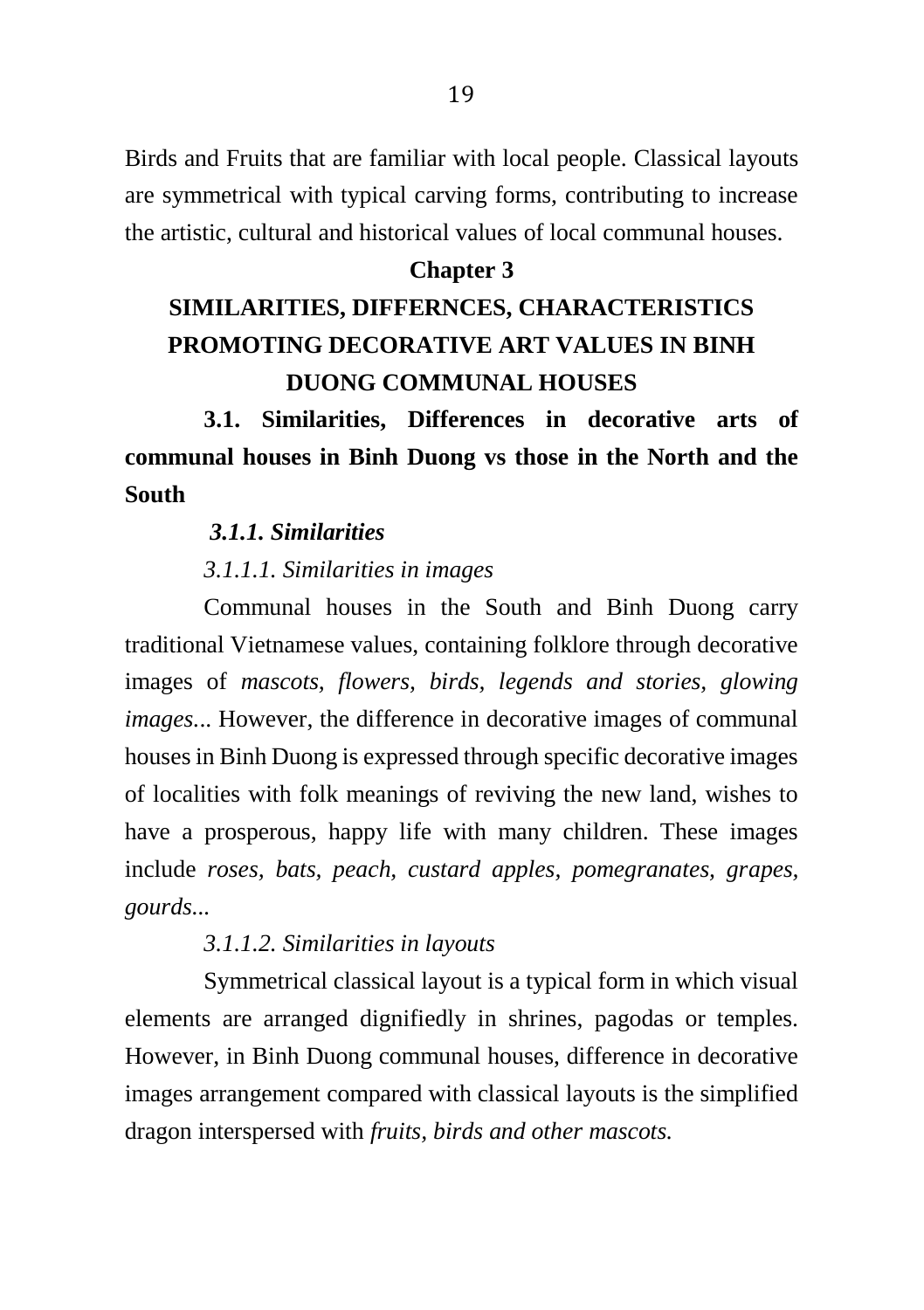### *3.1.1.3. Similarities in decoration rules*

Decorative forms in communal houses in Binh Duong and the South may not be as rich as those in the North. The difference is reflected in materials, decorative images and concept of composition. The arrangement of shaping elements based on symmetry, repetition and alternating rules is the most common form in traditional decoration projects because of their symmetry, creating solemnity in spiritual places. These repetition, alternating rules mean to create continuity, eternity to gather vitality.

### *3.1.2. Differnces*

## *3.1.2.1. Differences in carving forms*

With varieties of materials, many decorative forms have been formed in Binh Duong communal houses, with one or two-layer blocks carving style or combining high embossed form as a highlight. At the same time, applying embossing technique on concrete material both promotes Vietnamese traditional carving techniques and reflects local embossing styles. These enrich expression forms and increase decorative art values in communal houses in Binh Duong.

#### *3.1.2.2. Differences in colors*

Communal houses in the South and Binh Duong have still retained traditional, wooden architecture. However, colors are brighter than those in the North as golden lacquer and glossy or brown are usully applied on pavilions, wooden poles. Bright, contrasting but warm color schemes are on reliefs embossed with concrete and celadon on round statues.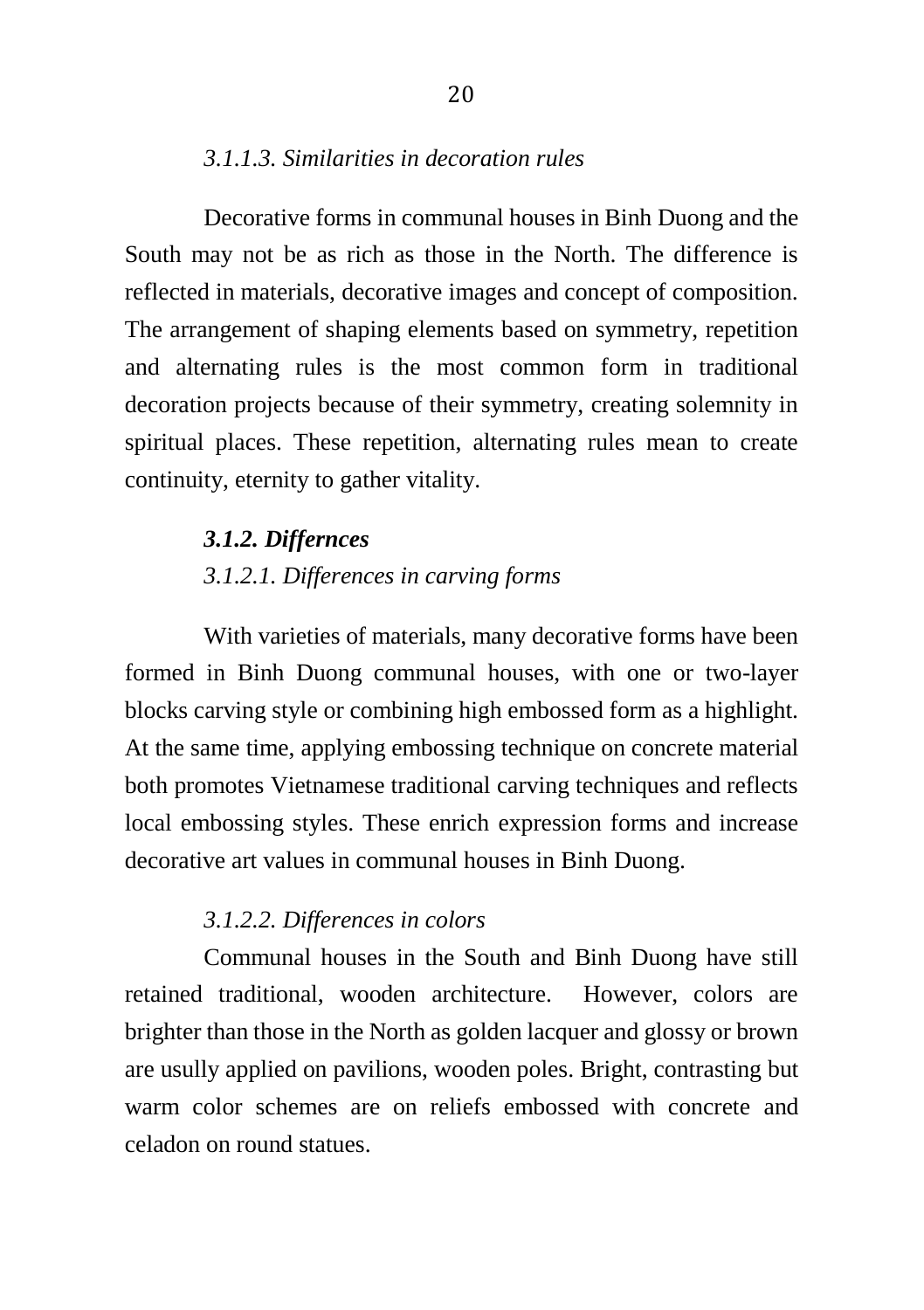## **3.2. Features of communal house decoration art in Binh Duong**

#### *3.2.1. Traditional, folklore images*

Decorative images of communal houses in Binh Duong and their symbolic meanings are close to nature and farmers, highlighting true values of Vietnamese art and culture, hidden in rustic and simple characters of labors. The significance in communal houses' decoration art in Binh Duong is in nature and has similar expressions of decorative and shaping images, showing both conventionalization and folklore, rustic of local flowers, trees and fruits.

## *3.2.2. Decorative arts with interference and acclimatization of Chinese culture*

In some areas of the South like Binh Duong, Đồng Nai, Hồ Chí Minh city, images in temples and communal houses reflect cultural interference with Chinese during the cohabitation. Local people exchange and assimilate Chinese culture, form creative ideas, then stylize decorative images in accordance with daily concepts become images. Different decoration of communal houses in Binh Duong as well as the South have been shown abundantly, which is rarely seen in those of the North.

#### *3.2.3. Carving and shaping blocks style*

Binh Duong artisans have demonstrated the form of carving through the immense carving process of tables and chairs, altars, and edges of incense altars in communal houses. Carved altars are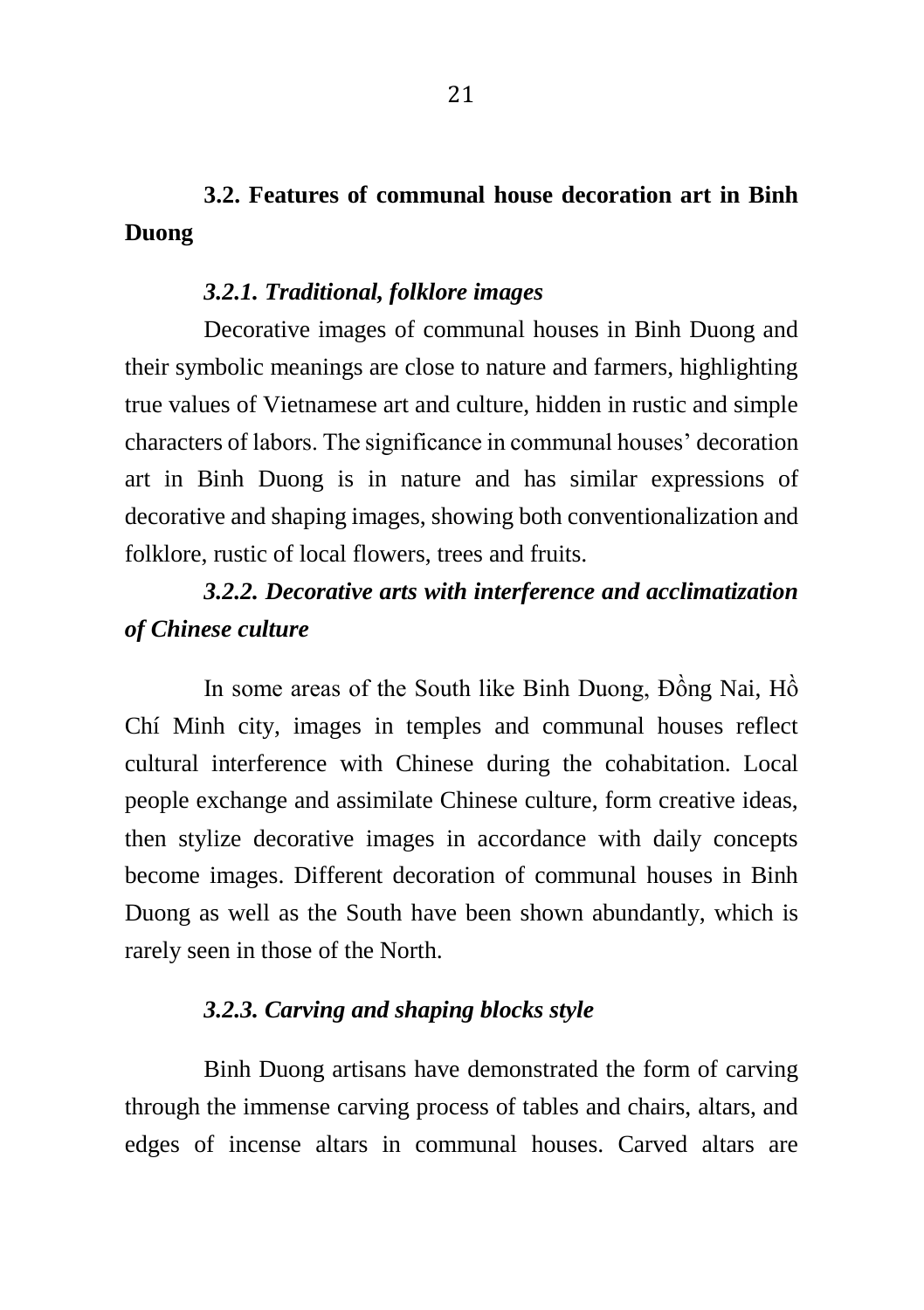combined with embossed layers of separate layers expressing shapes with full depth and space within the flat space of the layers on the background. The carved form combines the "low carvings" technique, the layout is symmetrical, liberal and not dense. Lights engraved lines are curving lines to create arrays. Decorative images are close to life and nature are features of carving techniques in communal houses in Binh Duong.

# *3.2.4. Symmetrical decorative layout with decorative images of Fruits, Birds, Natural Landscapes*

The acculturation of traditional Vietnamese decorative art and local specific shaping style in communal houses in Binh Duong is demonstrated through the creativity of artisans, breaking decorative form symmetry with the image of the four traditional supernatural creatures interspersed with rich decorative images of Binh Duong locality like fruits. These symbols stand for best wishes of inhabitants that are worth being preserved and promoted respectively.

# *3.2.5 Bright colors still keep rustic and warm style of traditional wooden architecture*

Binh Duong artists often apply techniques of lacquer, illuminations to decorate ojects in accordance with folk psychological and aesthetic conceptions with three main colors of red, black and yellow. Beside decorative colors of the above traditional carving techniques, artists also focus on painting with colors like blue, green, red, yellow as accents and black borders of the images. Familiar decorations are representation of folk woodcuts. In general, decorative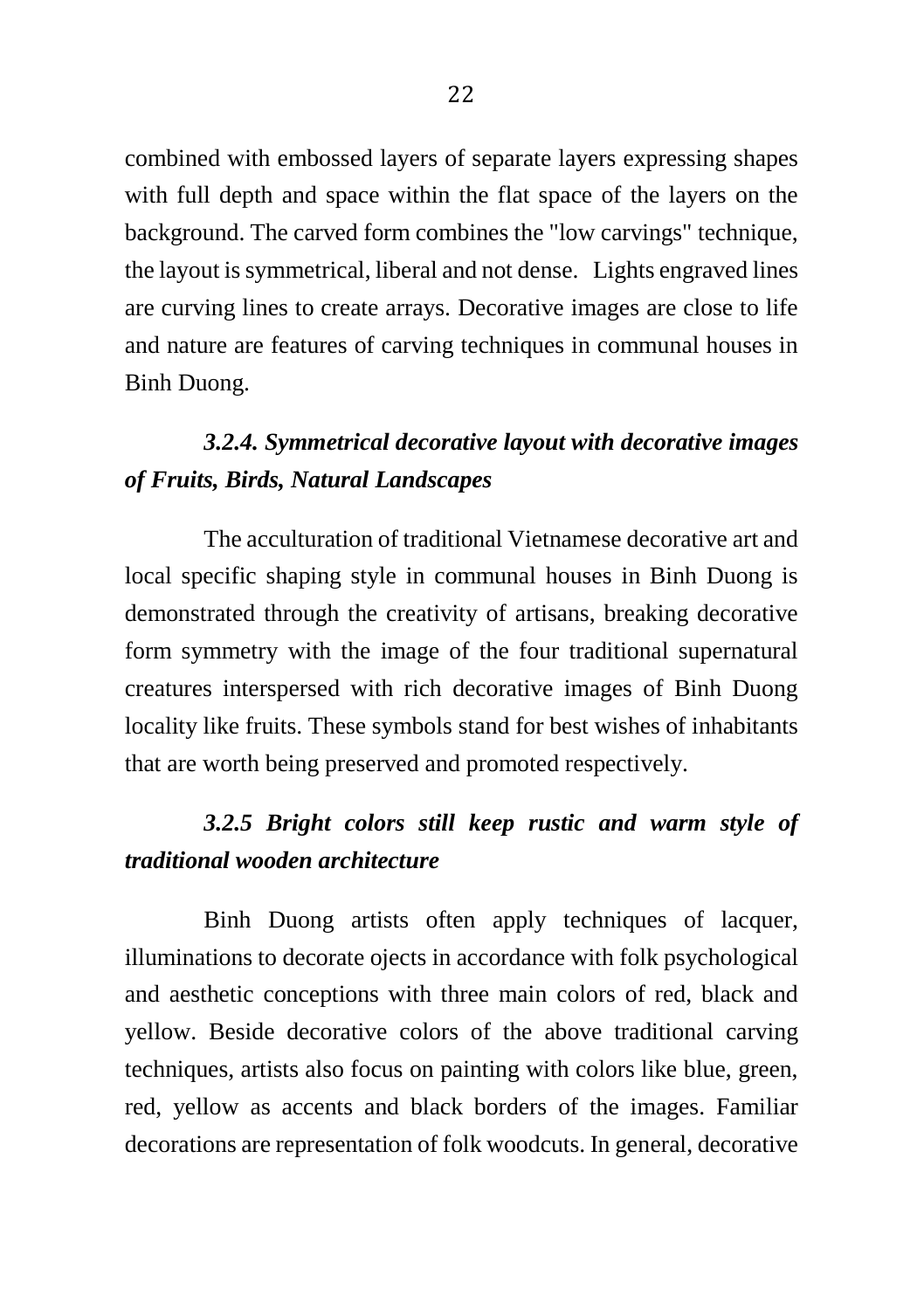colors in interior space of communal houses in Binh Duong, are bright but warm and rustic, suitatle with traditional Vietnamese wooden architecture*.*

## **3.3.** *Bình Dương communal houses' roles and promoting their art values*

## *3.3.1. Bình Dương communal houses' roles*

Historical-cultural communal house vestige is a crystallization of artistic and cultural creative labor that our forefathers worked so hard to build. Therefore, preserving and promoting cultural values are important and necessary in the process of renewal, development and integration. This also contributes to the development of the country in both society and economic*.*

### *3.3.2. Promoting artistic values during preserving process*

## *3.3.2.1. Art values in Bình Dương communal houses*

The beauty of communal houses' decoration art in Binh Duong is expressed through rich forms of information, highlighting valuable characteristics of traditional locality and indigenous decorative arts. Estimation is through the principle of artistic typification of myth-folk composing method. Normality exists in all aspects of life. Inheritance can be found through the flexibility artist's shaping. Communalism with deeply human nature spreads throughout society both locally and regionally. The intersectionality and profound cultural values are expressed in many different religious forms in Binh Duong locality*.*

*3.3.2.2. Preserving communal houses' decorative art values in Binh Duong in modern life*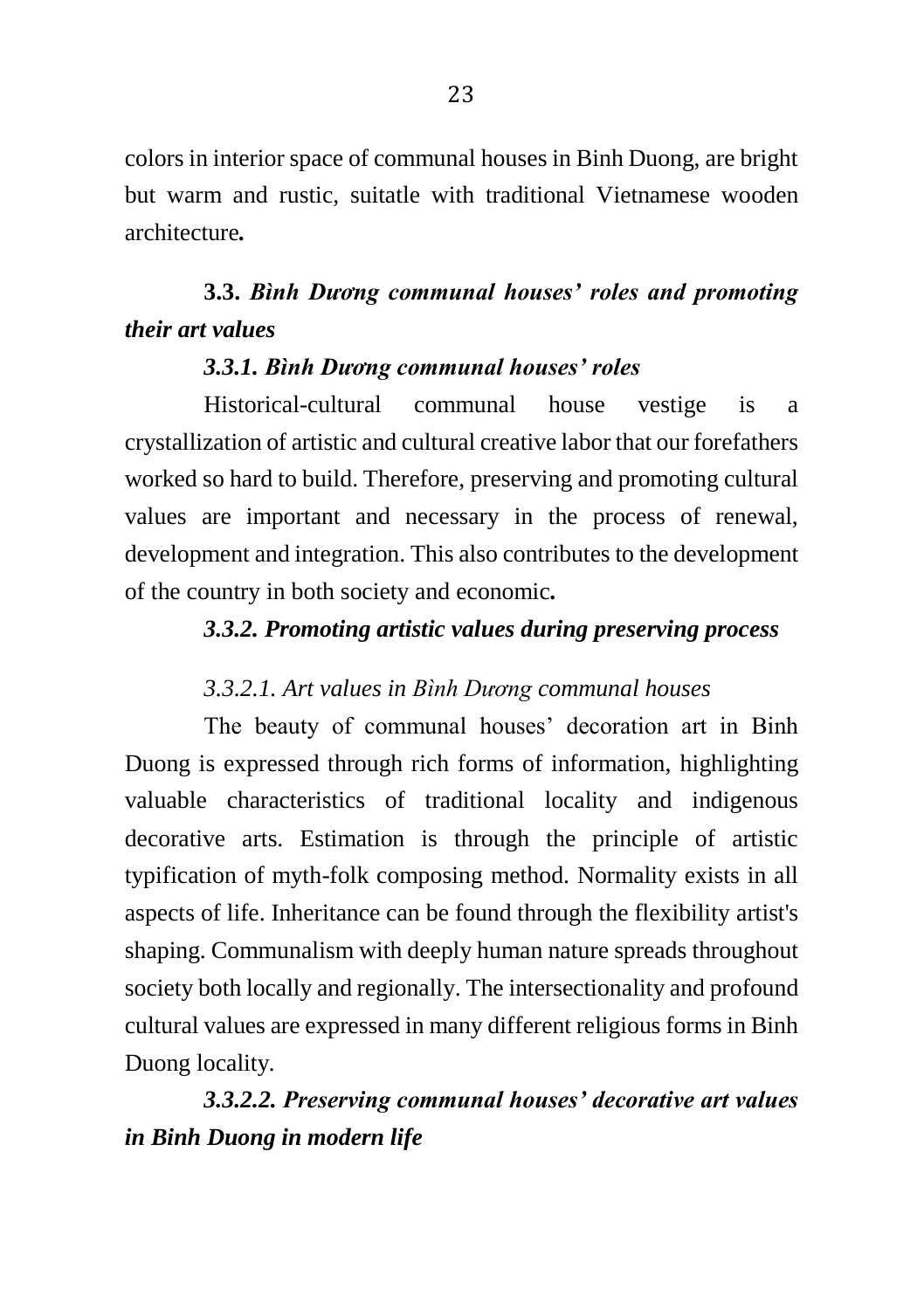Some practical solutions should be synchronously and effectively implemented during the reserving communal houses' decorative art values in Binh Duong needs. At the same time, it is necessary to pay attention to a few points like original elements. Repairmen must be skillful and have some good knowledge of traditional decorative arts in the South so that they could remain the orginal beauty. Anti-termites should be applied with the technique of peeling off outer barks. Han Nom cultural heritage should be copied and stamped. Values of communal house decoration art in Binh Duong in the current integration period could be promoted in a some fields like modern architectural design, historical character design, legends, stories about 3D graphics , designing a set of traditional product brands, composing monumental paintings, developing historical and cultural tourism, fine art training activities associated with experience, surveys and fieldworks, specialized production.

#### **Subconclusion**

The identification of communal house decoration art in Binh Duong manifests itself through following characteristics: simplified decorative image of the *Four Supernatural creatures*, alternating between *Fruits and Birds*.Also, there is an adaptive interference with decorative images in Chinese literature. A variety of shaping materials have been used with wood, concrete, bronze, ceramic or painting.

In the current integration period, the process of restoring communal house vestiges in Binh Duong requires solutions to preserve the originality of all tangible and intangible elements that are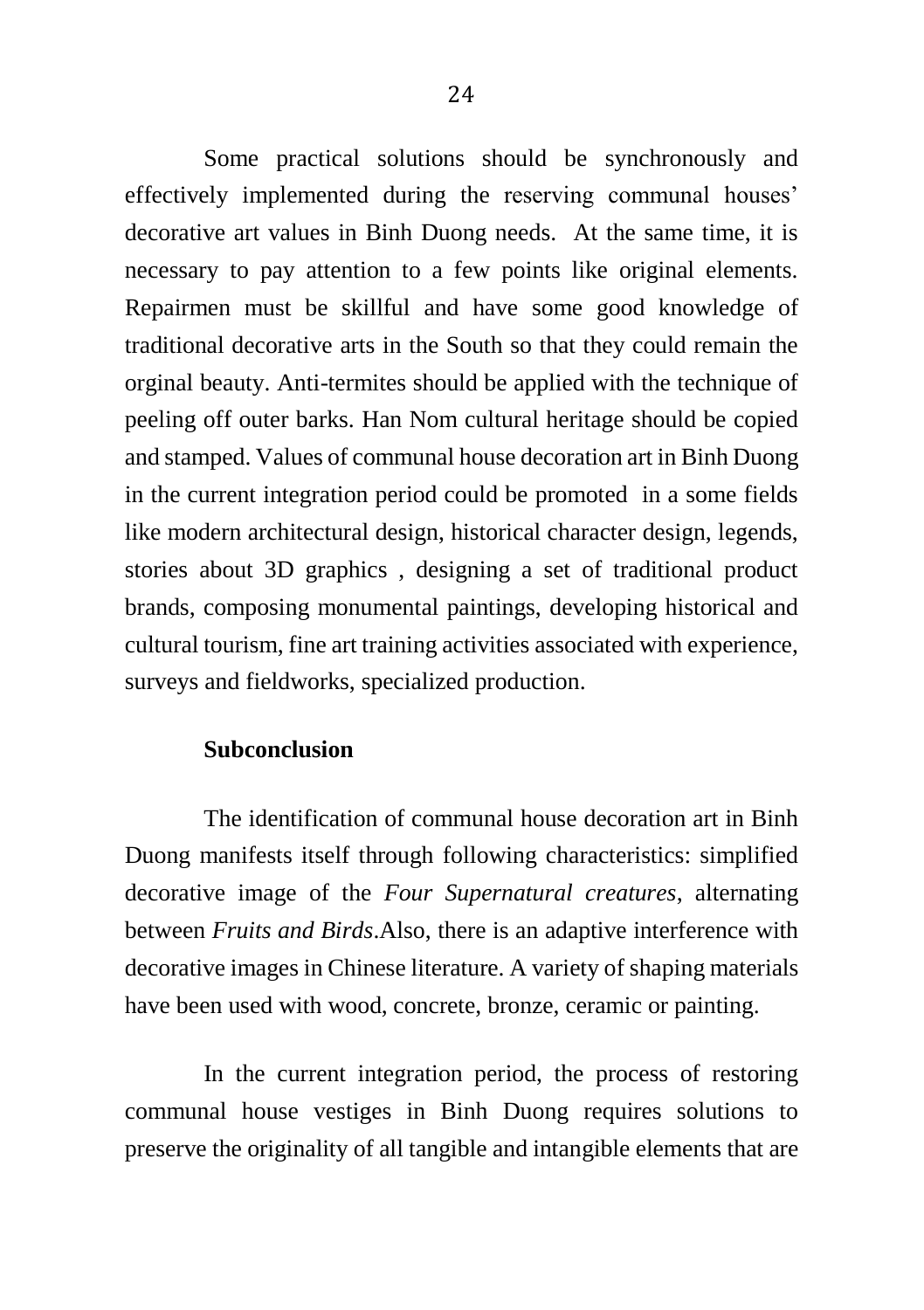necessary for future generations to learn, inherit and develop these local traditional decorative art expression forms.

#### **Conclusion**

 Traditional decorative art in Binh Duong has been analyzed and evaluated from perspectives of studying decorative arts in some typical communal houses in Binh Duong expressed through decorative images, forms and languages. Shaping local traditional decorative art styles are compared with those of the domestic and foreign regions in order to enhance artistic values. Since then, the research has contributed to the preservation of traditional cultural values, historical relics and economic development. The promotion has been implemented and applied in a number of areas of modern design and architecture like theater construction, vacation houses, villas, resorts, restaurants, cafes that combine architectural design idea with traditional elements. The thesis has also been useful for some advertising graphic designs, stylize game and comic characters, decorative apps, and monumental paintings.../.

#### **Related works**

1.Nguyen Thi Ngoc Diep (2017), *Traditional decorative arts of Phu Long communal house - Binh Duong*, Past and Present Magazine, No. 483, May 201, p. 57 – 59, HCM City.

2. Nguyen Thi Ngoc Diep (2021), *Features of traditional decorative carving techniques in communal houses in Binh Duong*, Southeast Fine Arts Workshop - Integration and Development, ISBN: